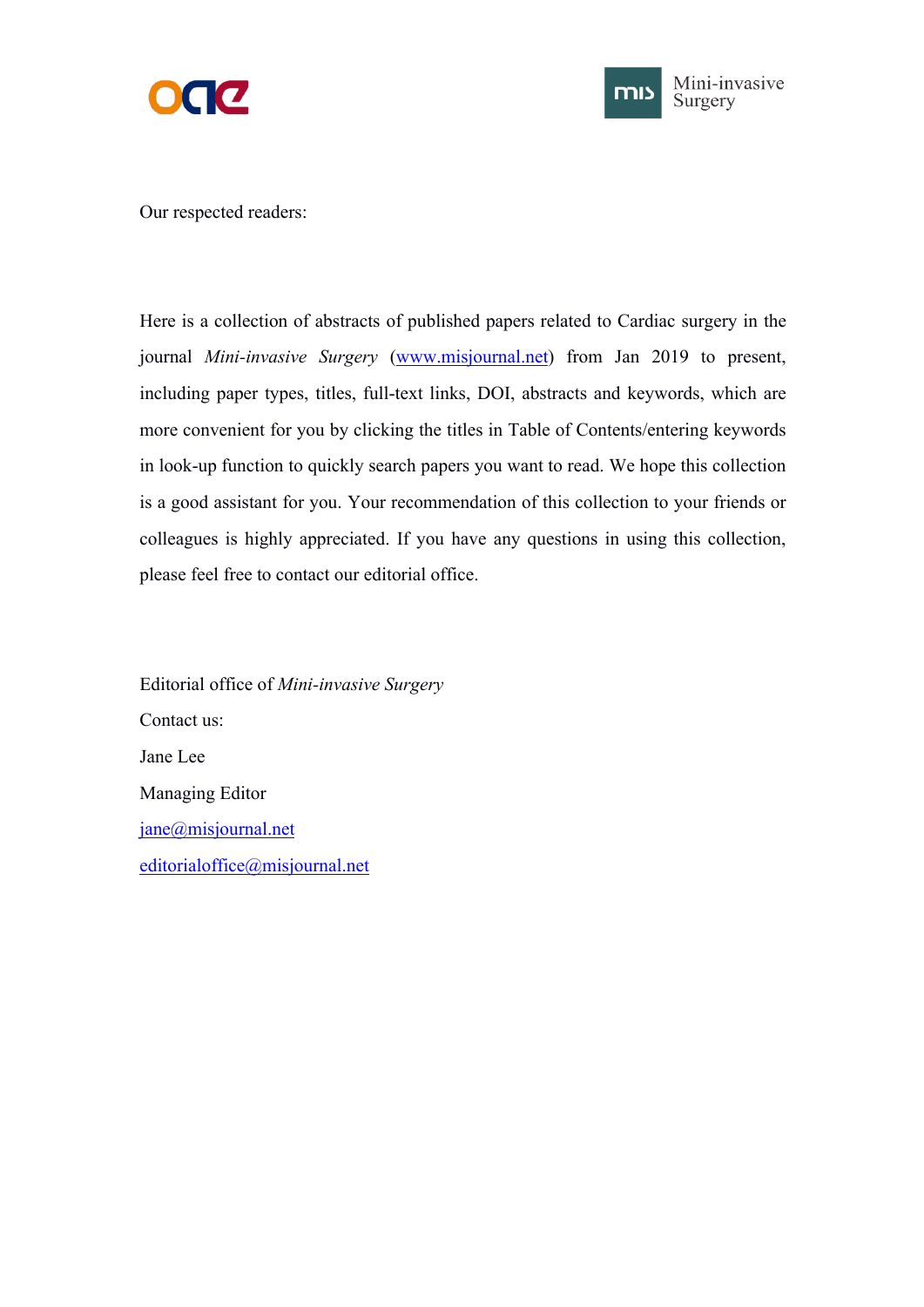



# Content

| Valve-in-valve transcatheter aortic valve replacement: the challenge of the next future 1           |  |
|-----------------------------------------------------------------------------------------------------|--|
|                                                                                                     |  |
| Management of concomitant coronary artery disease and aortic valve stenosis in the era of           |  |
|                                                                                                     |  |
|                                                                                                     |  |
|                                                                                                     |  |
|                                                                                                     |  |
| Referring hospital involvement in early discharge post transcatheter aortic valve implantation: the |  |
|                                                                                                     |  |
|                                                                                                     |  |
| Left atrial appendage occlusion in patients with atrial fibrillation: focus on current evidence and |  |
|                                                                                                     |  |
|                                                                                                     |  |
|                                                                                                     |  |
|                                                                                                     |  |
| Deep learning-driven catheter tracking from bi-plane X-ray fluoroscopy of 3D printed heart          |  |
|                                                                                                     |  |
|                                                                                                     |  |
| 3D printing applications for percutaneous structural interventions in congenital heart disease7     |  |
|                                                                                                     |  |
|                                                                                                     |  |
|                                                                                                     |  |
| Predictors for procedural success and all-cause mortality in patients undergoing transcatheter      |  |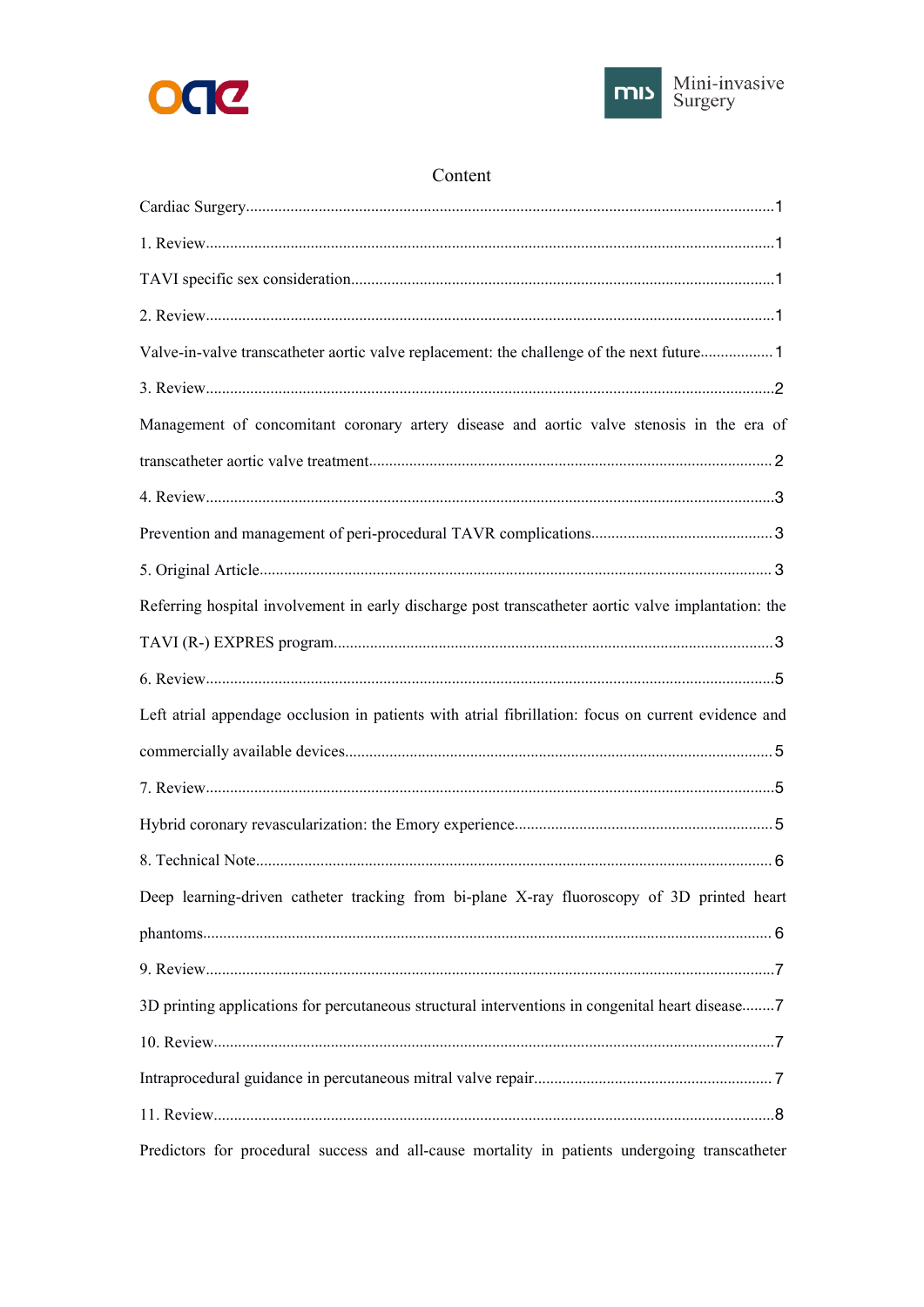



| Multimodality imaging for preprocedural planning of percutaneous mitral valve repair: a              |    |
|------------------------------------------------------------------------------------------------------|----|
|                                                                                                      |    |
|                                                                                                      |    |
|                                                                                                      |    |
|                                                                                                      |    |
| Percutaneous "edge-to-edge" leaflet repair in patient with primary mitral valve regurgitation12      |    |
|                                                                                                      |    |
| Percutaneous "edge-to-edge" leaflet repair in patients with secondary mitral valve regurgitation 13  |    |
|                                                                                                      |    |
| The prognostic impact of frailty in patients undergoing percutaneous mitral valve repair 14          |    |
|                                                                                                      |    |
|                                                                                                      |    |
|                                                                                                      |    |
| The Alfieri's edge-to-edge technique for mitral valve repair: from a historical milestone of cardiac |    |
|                                                                                                      |    |
|                                                                                                      |    |
|                                                                                                      |    |
|                                                                                                      | 17 |
| Percutaneous mitral valve repair in acute mitral regurgitation: case report and review of the        |    |
|                                                                                                      |    |
|                                                                                                      |    |
| Percutaneous mitral valve repair in patients with secondary mitral regurgitation and advanced        |    |
|                                                                                                      |    |
|                                                                                                      |    |
|                                                                                                      |    |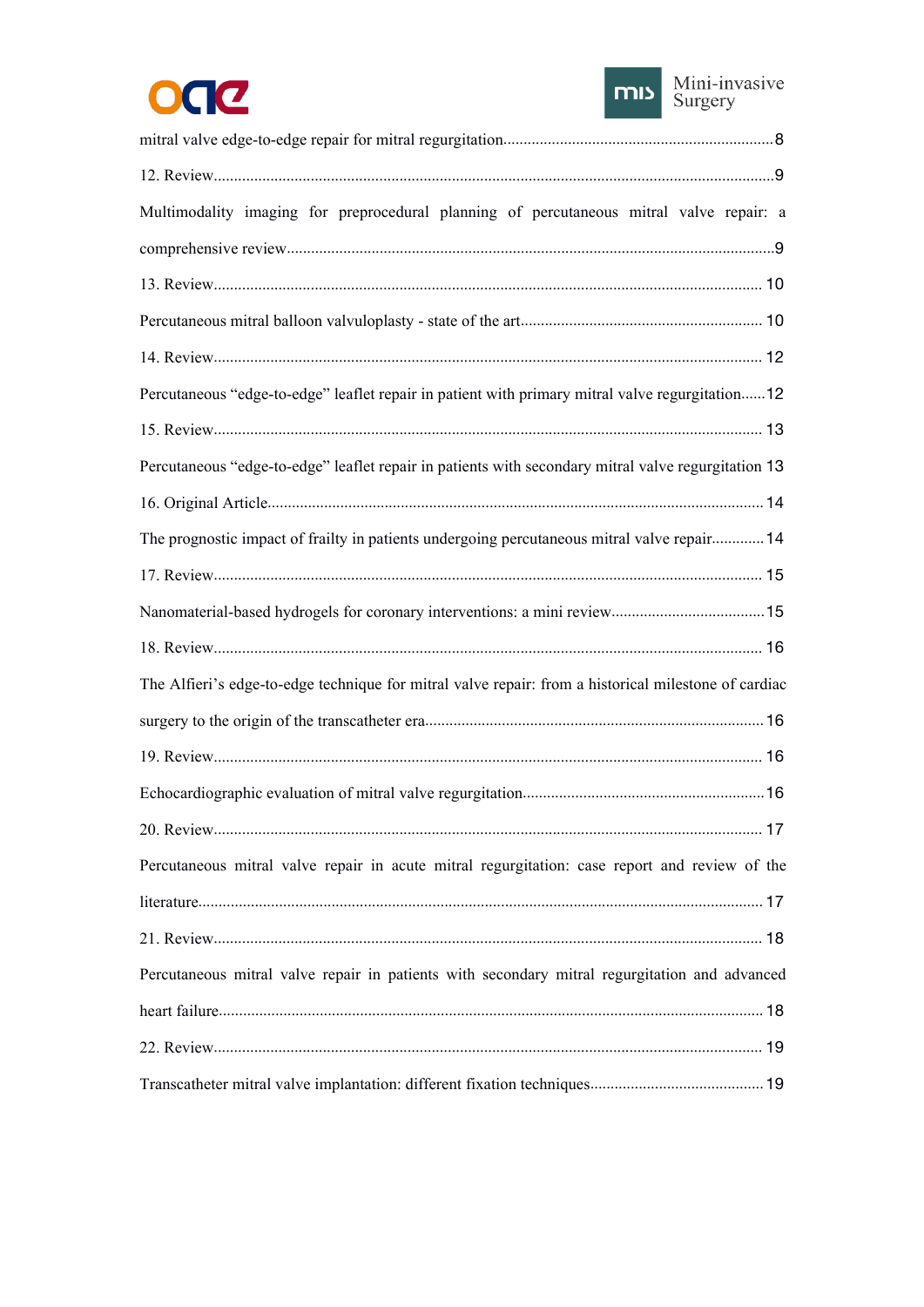



# <span id="page-3-1"></span><span id="page-3-0"></span>**Cardiac Surgery**

# **1. Review**

**TAVI specific sex consideration**

# **[HTML](https://misjournal.net/article/view/4502) [PDF](https://misjournal.net/article/download/4502)**

**Cite this article:** Masiero G, Paradies V, Franzone A, Bellini B, De Biase C, Karam N, Sanguineti F, Eltchaninoff H, Fraccaro C, Chieffo A. TAVI specific sex consideration. *Mini-invasive Surg* 2022;6:4. <http://dx.doi.org/10.20517/2574-1225.2021.104>

## **Abstract**

The impact of sex on baseline characteristics and morphological and clinical presentation of degenerative aortic stenosis has been widely demonstrated but poorly understood. Moreover, differently from valve surgery, where patients were predominantly male, both sexes have been well represented in percutaneous treatment of aortic stenosis (AS), and women appeared to derive greater benefit with transfemoral aortic valve implantation (TAVI) compared to surgical treatment. This review focuses on sex-specific differences in epidemiology, pathophysiology, diagnostic issues, treatment options, and clinical outcomes of degenerative AS. Moreover, we evaluate how sex-based TAVI management, from device selection to procedural tricks, may affect outcomes.

# **2. Review**

**Valve-in-valve transcatheter aortic valve replacement: the challenge of the next future**

# **[HTML](https://misjournal.net/article/view/4635) [PDF](https://misjournal.net/article/download/4635)**

**Cite this article:** Annibali G, Scrocca I, Musumeci G. Valve-in-valve transcatheter aortic valve replacement: the challenge of the next future. *Mini-invasive Surg* 2022;6:12. <http://dx.doi.org/10.20517/2574-1225.2021.101>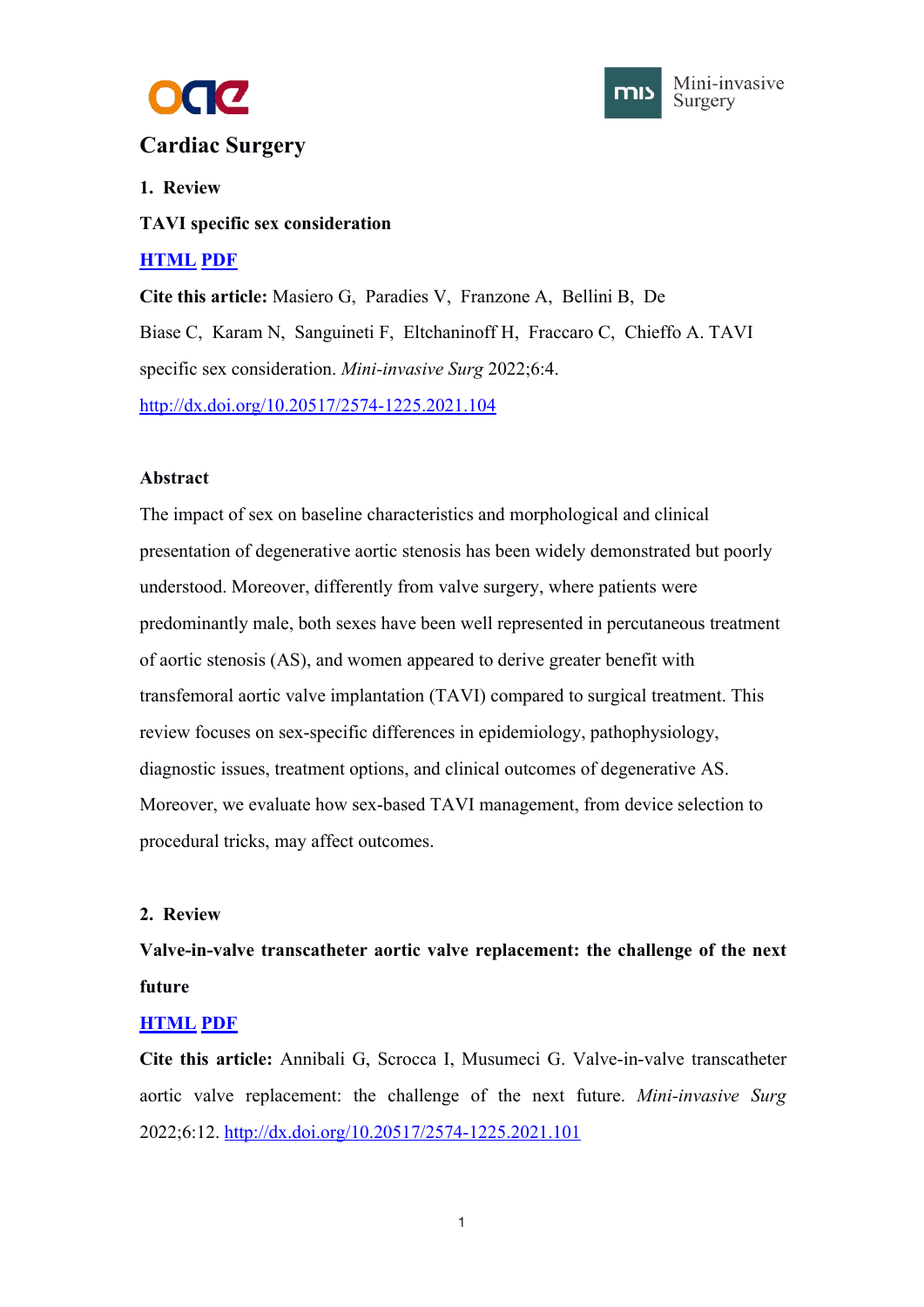



Mini-invasive Surgery

## <span id="page-4-1"></span><span id="page-4-0"></span>**Abstract**

In recent years, an increasing number of bioprostheses have been implanted, and in the near future more and more patients will be candidates for reoperation due to structural deterioration of the valve. Valve-in-valve transcatheter aortic valve replacement (ViV TAVR) has become a safe and effective alternative to surgery and is currently approved for higher-risk, inoperable patients. From the most recent studies, early mortality has decreased and improvements in symptoms and quality of life of treated patients have been documented. ViV TAVR is a complex procedure that can present many pitfalls and therefore must be performed in high volume centers and with experienced staff because the risk of peri- and post-procedural complications is much higher than TAVR on native valve. In this review, we analyze the main procedural issues reported in the literature during ViV TAVR procedures: elevated postprocedural gradients, coronary obstruction and thrombosis of the leaflets of the bioprosthesis. Because of the opening of TAVR to younger and younger patients, thus with a longer life expectancy than the durability of the bioprosthesis, the next challenge will be the management of the lifetime strategy of patients with aortic stenosis, as the first type of intervention will influence all future therapeutic choices of our patient.

## **3. Review**

# **Management of concomitant coronary artery disease and aortic valve stenosis in the era of transcatheter aortic valve treatment**

## **[HTML](https://misjournal.net/article/view/4501) [PDF](https://misjournal.net/article/download/4501)**

**Cite this article:** Cangemi S, Aurigemma C, Romagnoli E, Bianchini F, Bruno P, Nesta M, Burzotta F, Trani C. Management of concomitant coronary artery disease and aortic valve stenosis in the era of transcatheter aortic valve treatment. *Mini-invasive Surg* 2022;6:3. <http://dx.doi.org/10.20517/2574-1225.2021.99>

#### **Abstract**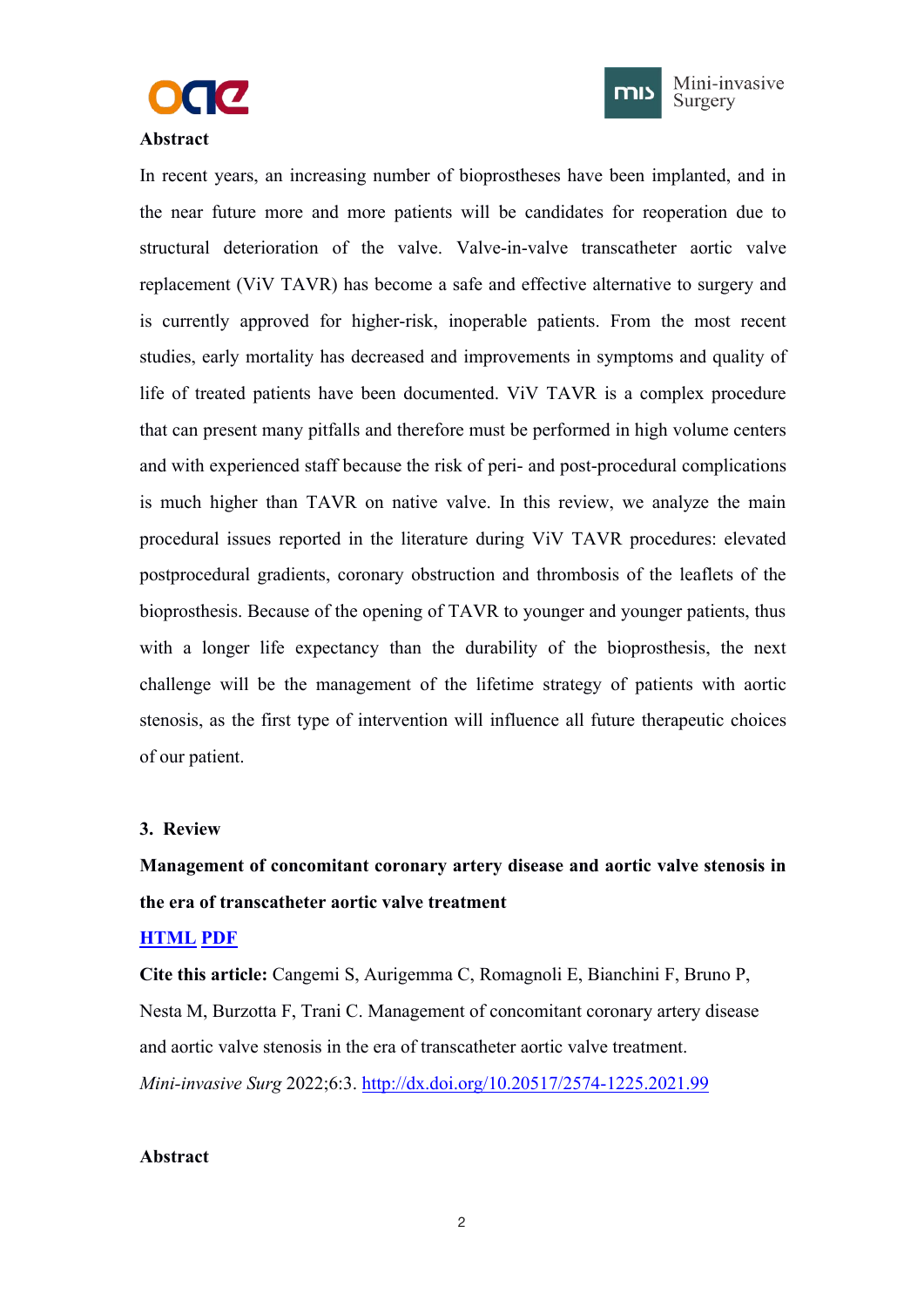



<span id="page-5-1"></span><span id="page-5-0"></span>Severe calcific aortic stenosis (AS) and coronary artery disease (CAD) have common risk factors and are frequently encountered in the same patient in clinical practice. CAD has been reported in  $\geq 50\%$  of AS patients undergoing both surgical treatment and transcatheter aortic valve implantation (TAVI). In the last two decades, TAVI has been established as a less invasive alternative to surgery. Recently, more and more young and low surgical risk patients undergo TAVI. Despite the high prevalence of CAD in patients treated with TAVI, the management strategy of concomitant CAD in these patients remains an area of considerable uncertainty. This review provides an updated overview of the current knowledge about this topic and offers points for reflection about the best approach to use.

#### **4. Review**

# **Prevention and management of peri-procedural TAVR complications [HTML](https://misjournal.net/article/view/4500) [PDF](https://misjournal.net/article/download/4500)**

**Cite this article:** Khokhar AA, Ruggiero R, Chandra K, D'Agostino A, Toselli M, Mangieri A, Dudek D, Colombo A, Giannini F. Prevention and management of peri-procedural TAVR complications. *Mini-invasive Surg* 2022;6:2. <http://dx.doi.org/10.20517/2574-1225.2021.97>

## **Abstract**

Transcatheter aortic valve replacement (TAVR) is a safe and effective treatment strategy for severe aortic stenosis. However, peri-procedural complications can have a significant impact on acute and longer-term morbidity and mortality. Therefore, this review article provides a practical overview on how to prevent and manage the common and also rare but life-threatening peri-procedural TAVR complications.

## **5. Original Article**

**Referring hospital involvement in early discharge posttranscatheter aortic valve implantation: the TAVI (R-) EXPRES program**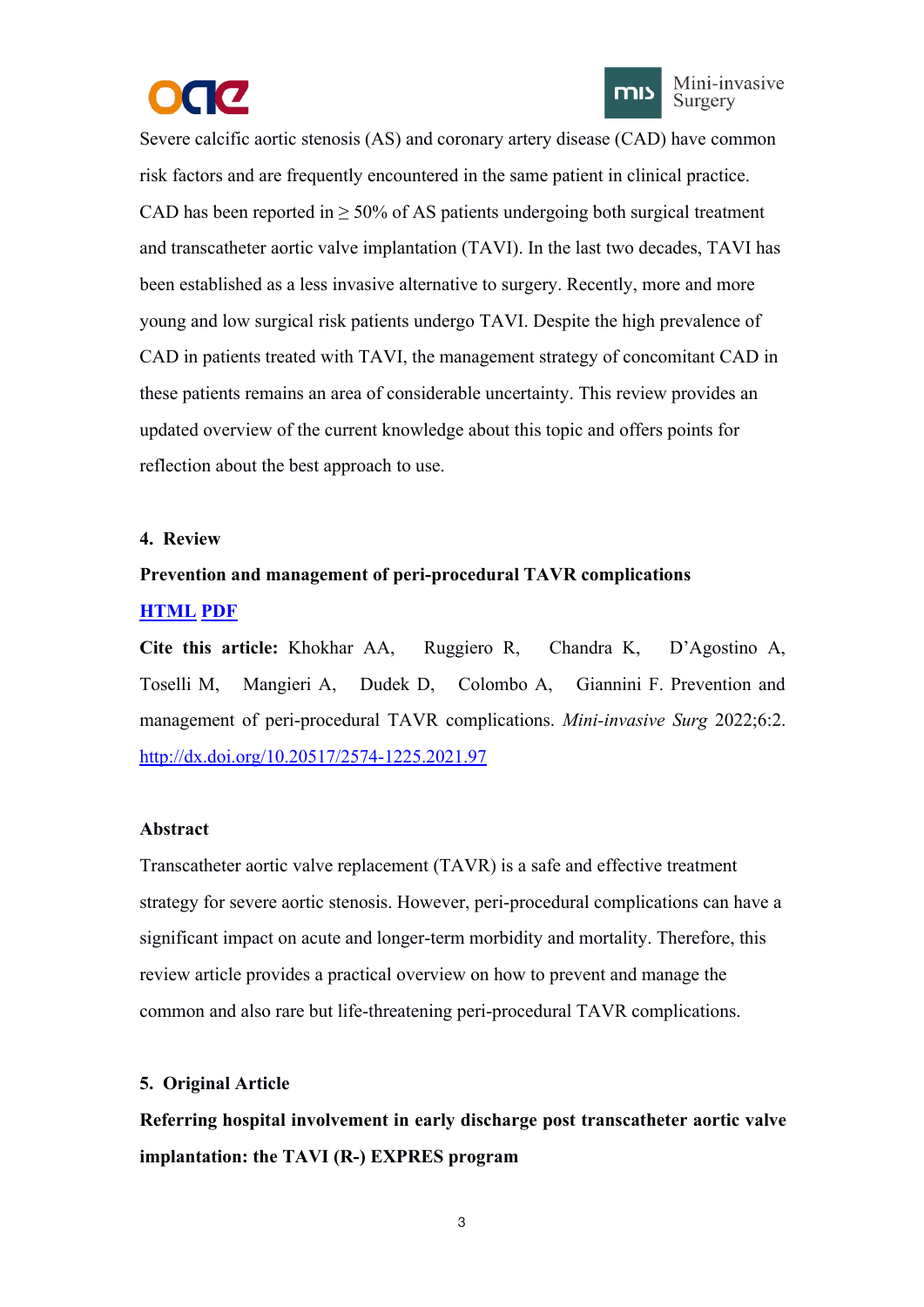



**Cite this article:** van Wiechen MP, de Ronde-Tillmans MJ, Van Mieghem NM. Referring hospital involvement in early discharge post transcatheter aortic valve implantation: the TAVI (R-) EXPRES program. *Mini-invasive Surg* 2022;6:1. http://dx.doi.org/10.20517/2574-1225.2021.96

## **Abstract**

Aim: Over the past decade, transcatheter aortic valve implantation (TAVI) has matured into a valid treatment strategy for elderly patients with severe aortic stenosis.<br>TAVI programs will grow with its adoption in low-risk patients. The aim of this study was to evaluate safety and feasibility of early discharge protocols, either home or back to a referring hospital.

Methods: Consecutive patients undergoing TAVI between July 2017 and July 2019 were stratified into three discharge pathways from TAVI center: (1) early home (EXPRES); (2) early transfer to referring hospital (R-EXPRES); and (3) routine discharge (standard). Baseline, procedural, and 30-day outcomes were prospectively collected and compared per discharge pathway.

Results: In total, 22 (5%) patients were enrolled in the EXPRES cohort [median age 78 (IQR: 73-81); mean Society of Thoracic Surgeons (STS) 2.4% ± 1.5%], 121 (29%) in the R-EXPRES cohort [median age 81 (IOR: 77-84); mean STS  $4.3\% \pm 2.8\%$ ], and 269 (65%) in the routine discharge cohort [median age 80 (IQR: 75-85); mean STS  $4.4\% \pm 3.1\%$ ]. EXPRES patients trended to be younger (P = 0.13) and had lower STS  $(P = 0.02)$ . Early clinical outcome was similar through the different pathways including re-hospitalization rate. Median length of stay was one day longer for R-EXPRES vs. routine discharge patients [5 (IOR: 4-7) vs. 4 (IOR: 3-6);  $P < 0.01$ ]. Median length of stay (LOS) was two days(IQR: 1-3 days) for EXPRES patients.

Conclusion: Early discharge pathways home and to referral hospitals are safe and help streamline TAVI programs. LOS in referring hospitals may be further reduced.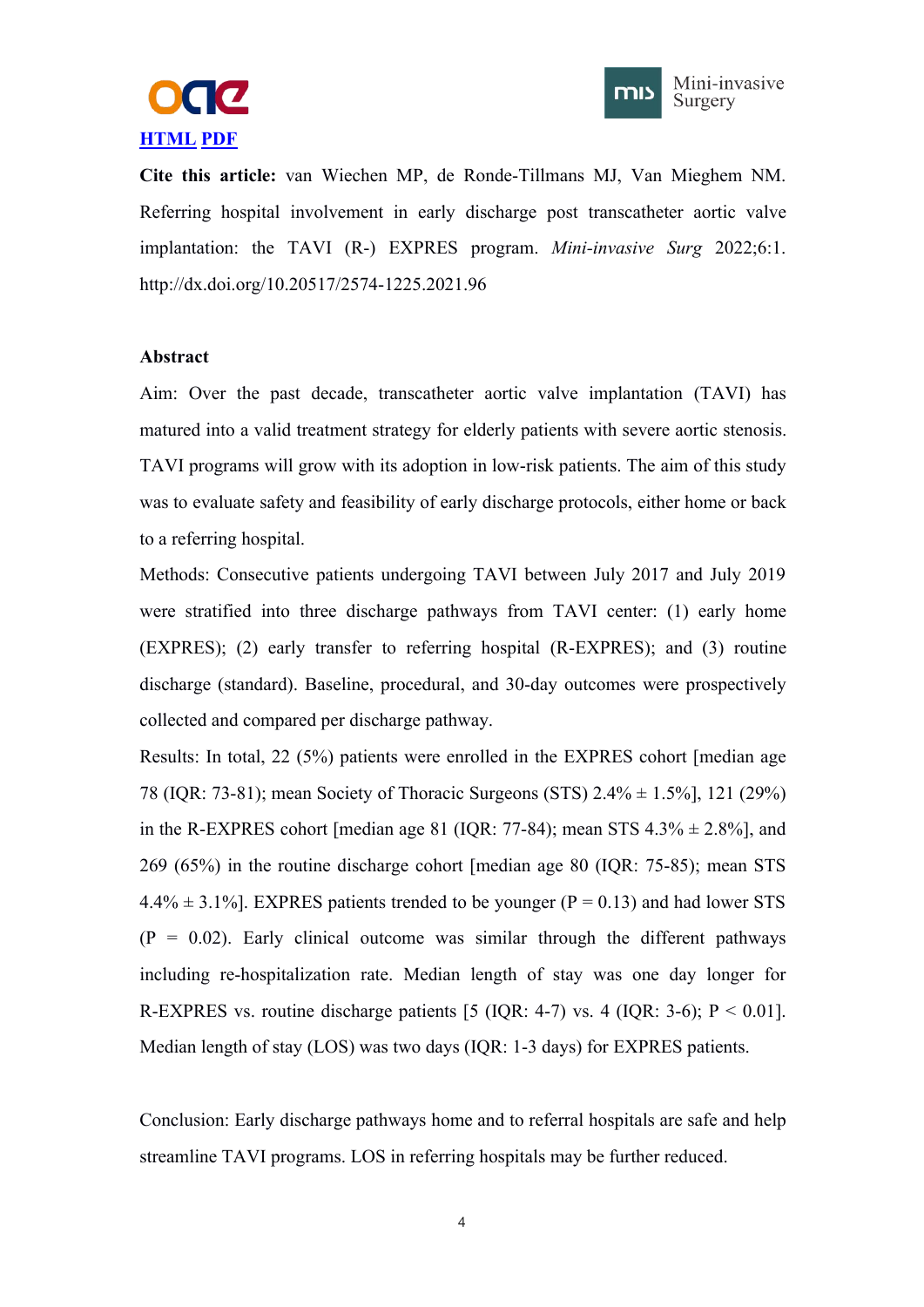



# <span id="page-7-1"></span><span id="page-7-0"></span>**6. Review**

**Left atrial appendage occlusion in patients with atrial fibrillation: focus on current evidence and commercially available devices**

# **[HTML](https://misjournal.net/article/view/4393) [PDF](https://misjournal.net/article/download/4393)**

**Cite this article:** Maurina M, Villaschi A, Pivato CA, Mangieri A, Chiarito M, Bertoldi L, Briani M, Fazzari F, Reimers B, Regazzoli D, Pagnotta P. Left atrial appendage occlusion in patients with atrial fibrillation: focus on current evidence and commercially available devices. *Mini-invasive Surg* 2021;5:53.

<http://dx.doi.org/10.20517/2574-1225.2021.88>

## **Abstract**

Atrial fibrillation is the most common cardiac arrhythmia and is associated with morbidity and mortality due to cerebral or systemic embolization, with cardiac thrombi mainly forming in the left atrial appendage (LAA). Anticoagulation is the treatment of choice; however, in patients who do not tolerate anticoagulation, LAA occlusion (LAAO) is a valid alternative. Over the last decade, many different LAAO devices have been developed and tested in trials, providing good clinical results. The purpose of this paper is to make an overview of the current state of the art of LAAO procedure, with a focus on available devices and future perspectives.

# **7. Review**

# **Hybrid coronary revascularization: the Emory experience**

# **[HTML](https://misjournal.net/article/view/4213) [PDF](https://misjournal.net/article/download/4213)**

**Cite this article:** Pusca SV, Halkos ME. Hybrid coronary revascularization: the Emory experience. *Mini-invasive Surg* 2021;5:51. <http://dx.doi.org/10.20517/2574-1225.2021.45>

## **Abstract**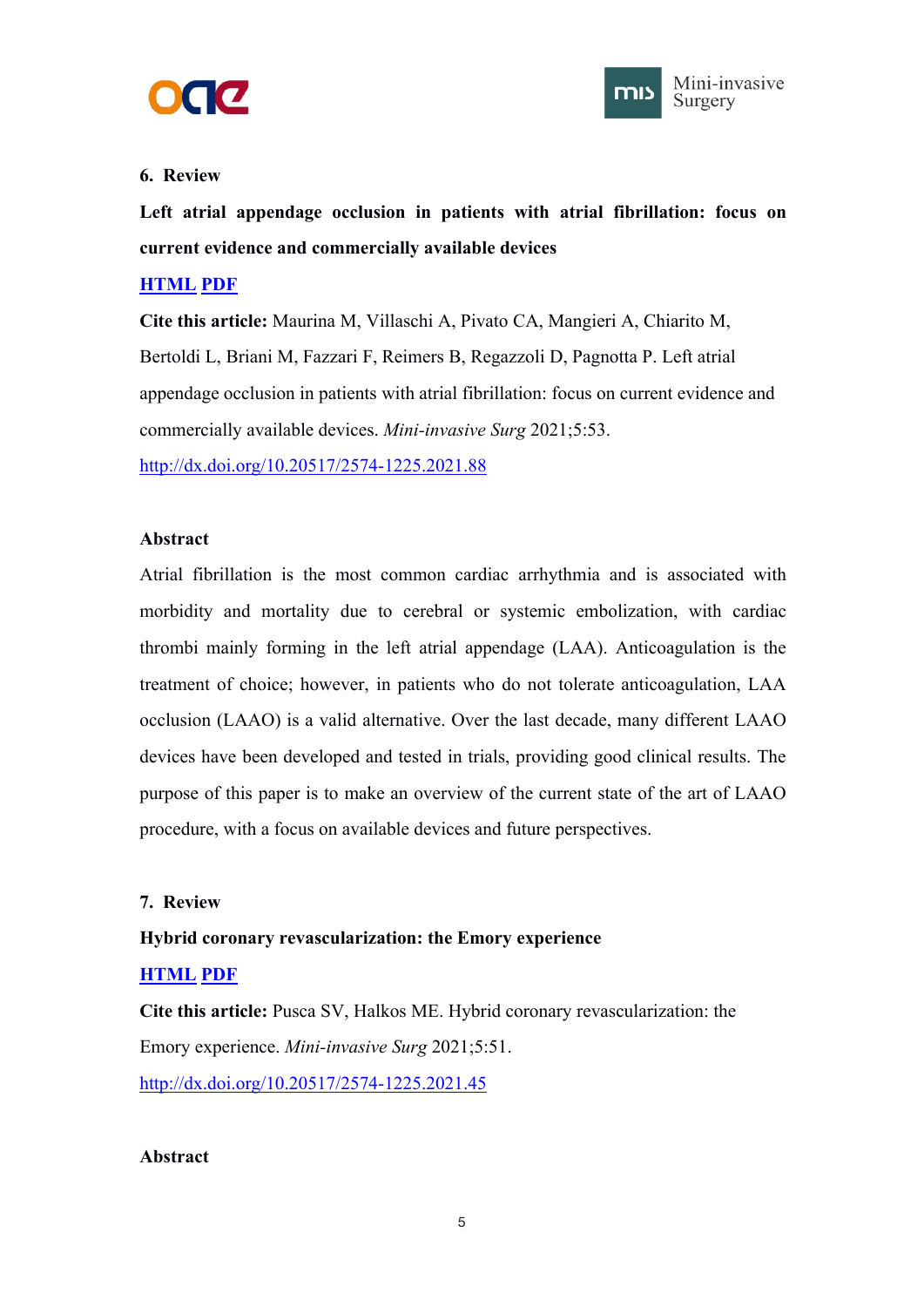



<span id="page-8-1"></span><span id="page-8-0"></span>This article reviews the Emory University Experience with hybrid coronary revascularization and identifies key factors essential for the success of this relatively new and evolving strategy for the treatment of coronary artery disease. Key decisional and technical factors were identified. In addition, careful patient selection, stepwise progression in learning the different aspects of the procedure, and close collaboration between cardiac surgery-interventional cardiology are key factors for success.

## **8. Technical Note**

CC

# **Deep learning-driven catheter tracking from bi-plane X-ray fluoroscopy of 3D printed heart phantoms**

#### **[HTML](https://misjournal.net/article/view/4112) [PDF](https://misjournal.net/article/download/4112)**

**Cite this article:** Torabinia M, Caprio A, Jang SJ, Ma T, Tran H, MekkiL, Chen I, Sabuncu M, Wong SC, Mosadegh B. Deep learning-driven catheter tracking from bi-plane X-ray fluoroscopy of 3D printed heart phantoms. *Mini-invasive Surg* 2021;5:32. <http://dx.doi.org/10.20517/2574-1225.2021.63>

#### **Abstract**

Minimally invasive surgery (MIS) has changed not only the performance of specific operations but also the more effective strategic approach to all surgeries. Expansion of MIS to more complex surgeries demands further development of new technologies, including robotic surgical systems, navigation, guidance, visualizations, dexterity enhancement, and 3D printing technology. In the cardiovascular domain, 3D printed modeling can play acrucial role in providing improved visualization of the anatomical details and guide precision operations as wellas functional evaluation of various congenital and congestive heart conditions. In this work, we propose a novel deep learning-driven tracking method for providing quantitative 3D tracking of mock cardiac interventions on custom-designed 3D printed heart phantoms. In this study, the position of the tip of a catheter is tracked from bi-plane fluoroscopic images. The continuous positioning of the catheter relative to the 3D printed model was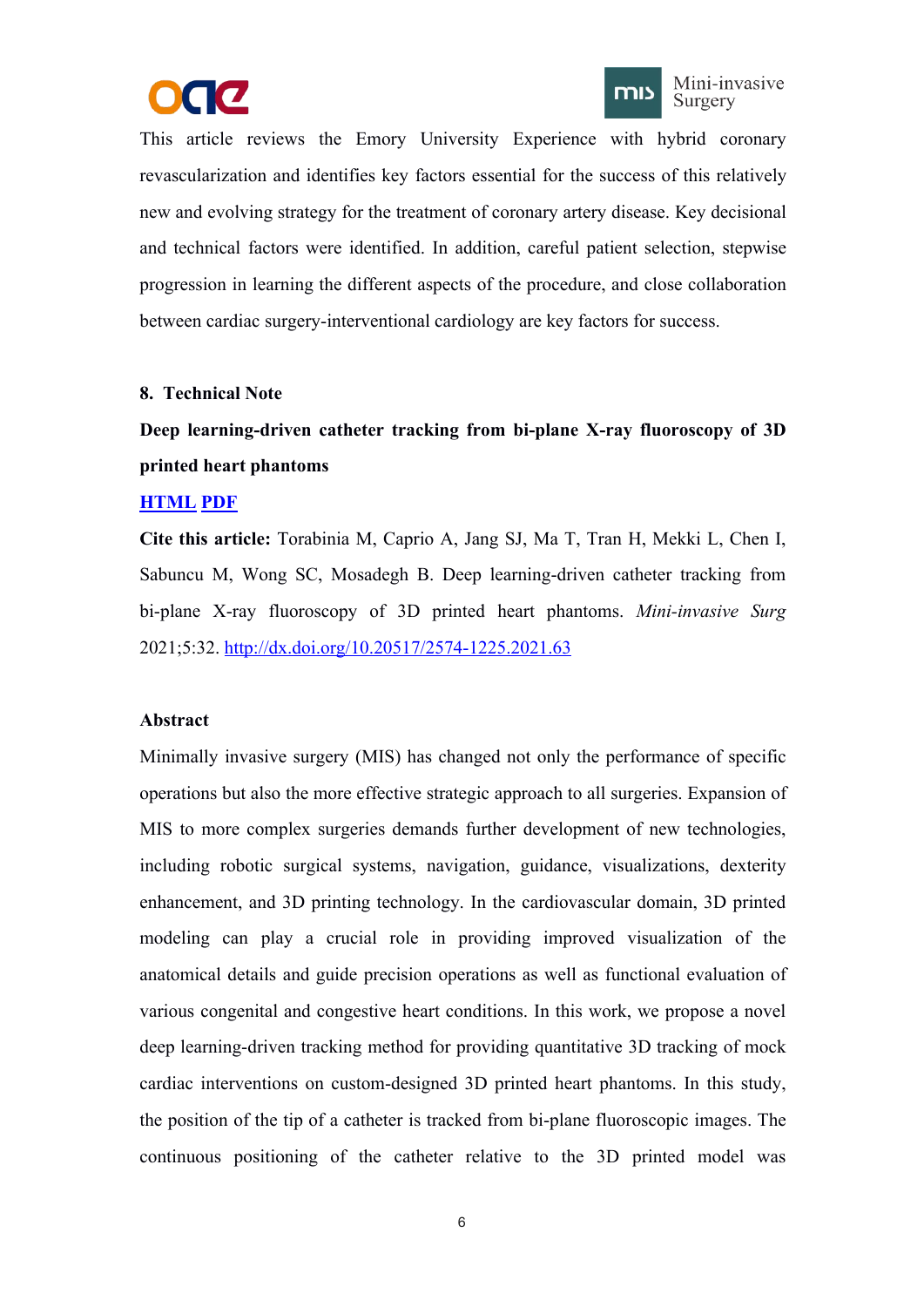



<span id="page-9-2"></span><span id="page-9-1"></span><span id="page-9-0"></span>co-registered in a single coordinate system using external fiducial markers embedded into the model. Our proposed method has the potential to provide quantitative analysis for training exercises of percutaneous procedures guided by bi-plane fluoroscopy.

# **9. Review**

**3D printing applications for percutaneous structural interventions in congenital heart disease**

# **[HTML](https://misjournal.net/article/view/3752) [PDF](https://oaepublishstorage.blob.core.windows.net/068622b5-fe95-43b6-ba77-c523bcde9f24/3752.pdf)**

Cite this article: Tredway H, Pasumarti N, Crystal MA, Farooqi KM. 3D printing applications for percutaneous structural interventions in congenital heart disease. *Mini-invasive Surg* 2020;4:78. <http://dx.doi.org/10.20517/2574-1225.2020.77>

# Abstract

The past several decades have seen remarkable advancements in percutaneous interventions for treatment of congenital heart disease (CHD). These advancements have been significantly aided by improvements in noninvasive diagnostic imaging. The use of three-dimensional (3D) printed models for planning and simulation of catheter-based procedures has been demonstrated for numerous cardiac defects and has been shown to reduce complications, procedure times, and limit radiation exposure. This paper reviews the process by which patient-specific 3D cardiac models are produced, as well as numerous applications of these models for use in percutaneous interventions in CHD.

# **10. Review**

# **Intraprocedural guidance in percutaneous mitral valve repair [HTML](https://misjournal.net/article/view/3753) [PDF](https://oaepublishstorage.blob.core.windows.net/b4c52017-7568-4c85-b44c-85d6cb845e22/3753.pdf)**

Cite this article: Ancona F, Stella S, Capogrosso C, Melillo F, Ingallina G, Boccellino A, Napolano A, Agricola E. Intraprocedural guidance in percutaneous mitral valve repair. *Mini-invasive Surg* 2020;4:79. <http://dx.doi.org/10.20517/2574-1225.2020.80>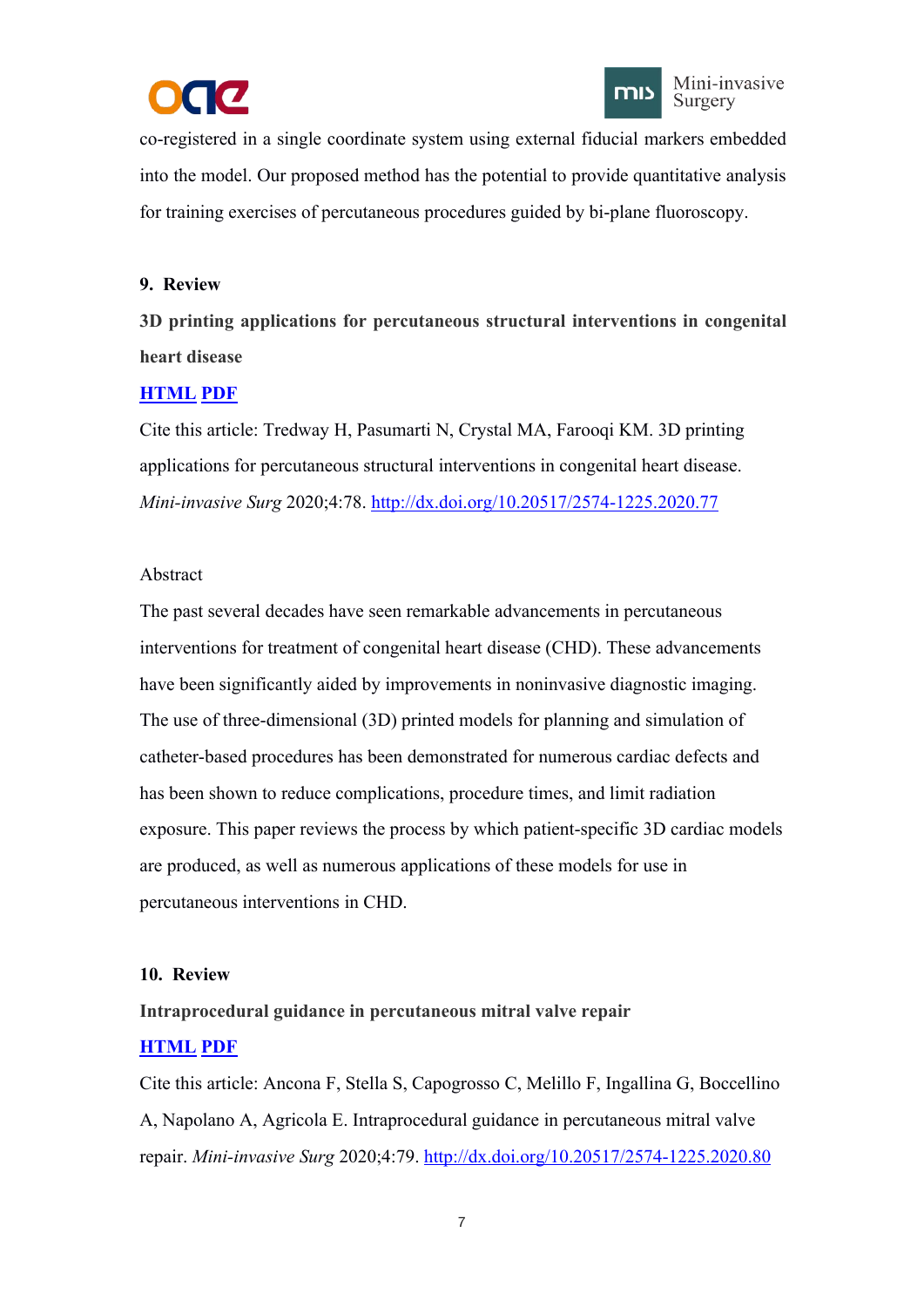



## <span id="page-10-1"></span><span id="page-10-0"></span>Abstract

Percutaneous mitral valve intervention is emerging as a valid alternative for patients affected by mitral regurgitation. By addressing the pathophysiology, therapeutic options mainly target the leaflets, annulus or left ventricle. The presentreview will cover the intraprocedural guidance of the most used approaches, such as edge to edge repair, adjustable transapical beating-heart chordal implantation and percutaneous direct or indirect annuloplasty. Intraprocedural monitoring relies on integration of fluoroscopy and echocardiography, and is based on the continuous communication between the interventional imager and the interventional cardiologist.

## **11. Review**

**Predictors for procedural success and all-cause mortality in patients undergoing transcatheter mitral valve edge-to-edge repair for mitral regurgitation**

## **[HTML](https://misjournal.net/article/view/3750) [PDF](https://oaepublishstorage.blob.core.windows.net/3b568893-dc87-4c29-8fc3-ce4a02df6877/3750.pdf)**

Cite this article: Stolz L, Orban M, Braun D, Nabauer M, Hagl C, Massberg S, Hausleiter J, Orban M. Predictors for procedural success and all-cause mortality in patients undergoing transcatheter mitral valve edge-to-edge repair for mitral regurgitation. *Mini-invasive Surg* 2020;4:76.

<http://dx.doi.org/10.20517/2574-1225.2020.69>

## Abstract

A growing body of evidence shows that transcatheter mitral valve edge-to-edge repair  $(TMVr)$  for mitral regurgitation  $(MR)$  improves symptoms and prognosis of patients with heart failure. Still, as recently shown by two large randomized controlled trials (COAPT and MITRA-FR), there is differing information on which patients have the largest benefit. We aimed to summarize the current knowledge of clinical and anatomic predictors for acute procedural failure and long-term all-cause mortality after TMVr. TMVr is an effective treatment option for patients with symptomatic MR fulfilling certain echocardiographic and clinical criteria or being ineligible for surgery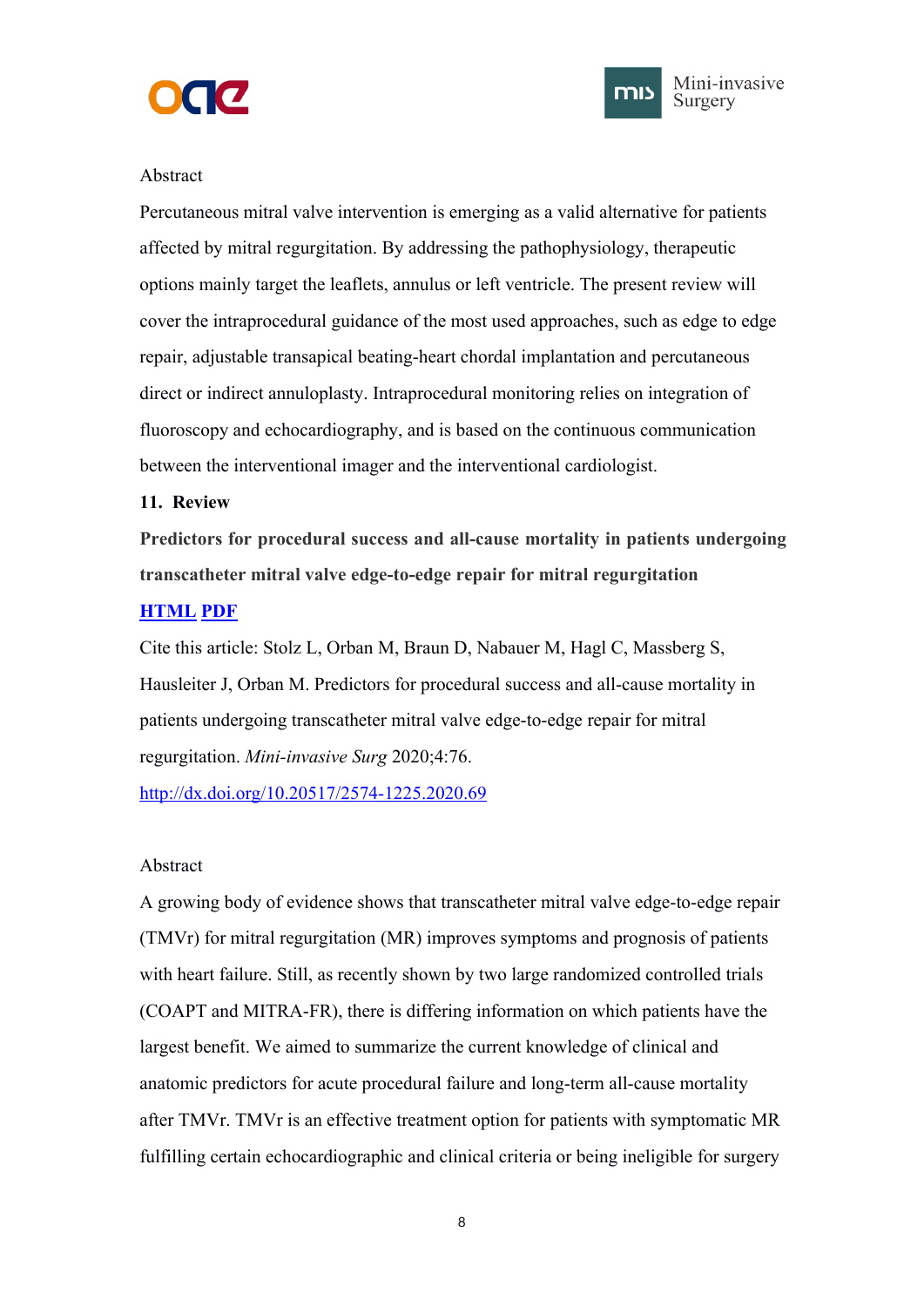



Mini-invasive Surgery

<span id="page-11-1"></span><span id="page-11-0"></span>despite optimal medical therapy. Acute procedural failure is influenced by anatomic features of the mitral valve, among those are increased tenting and mitral valve leaflet configuration, leaflet-to-annulus index, as well as the mitral valve opening area. In contrast, anatomy of the mitral valve plays a minor role in predicting all-cause mortality after TMVr. This endpoint is associated with patient comorbidities (e.g., renal failure and chronic lung disease), severe heart failure as expressed by New York Hear Association functional class (NYHA) IV, left and right heart dysfunction, laboratory parameters (NT-proBNP), clinical scoring systems (STS and EuroScore), and procedural MR reduction. In patients undergoing TMVr for severe MR, careful preprocedural evaluation of relevant comorbidities, mitral valve anatomy, as well as left and right heart function can provide detailed prognostic value regarding acute procedural success and long-term survival.

## **12. Review**

**Multimodality imaging for preprocedural planning of percutaneous mitral valve repair: a comprehensive review**

## **[HTML](https://misjournal.net/article/view/3755) [PDF](https://oaepublishstorage.blob.core.windows.net/0c362941-19d7-4793-848c-a050fb9251b7/3755.pdf)**

Cite this article: Melillo F, Boccellino A, Ingallina G, Ancona F, Capogrosso C, Napolano A, Stella S, Agricola E. Multimodality imaging for preprocedural planning of percutaneous mitral valve repair: a comprehensive review. *Mini-invasive Surg* 2020;4:81. <http://dx.doi.org/10.20517/2574-1225.2020.83>

#### Abstract

New transcatheter mitral valve (MV) therapies are now available as alternatives to surgical and medical treatments in patients at high or prohibitive operative risk. Multimodality imaging including echocardiography, cardiac magnetic resonance, and cardiac computed tomography provide complementary information to guide patient and device selection. Morphology and functionalanatomy of the MV should be carefully evaluated to determine the feasibility of percutaneous treatment; to identify

9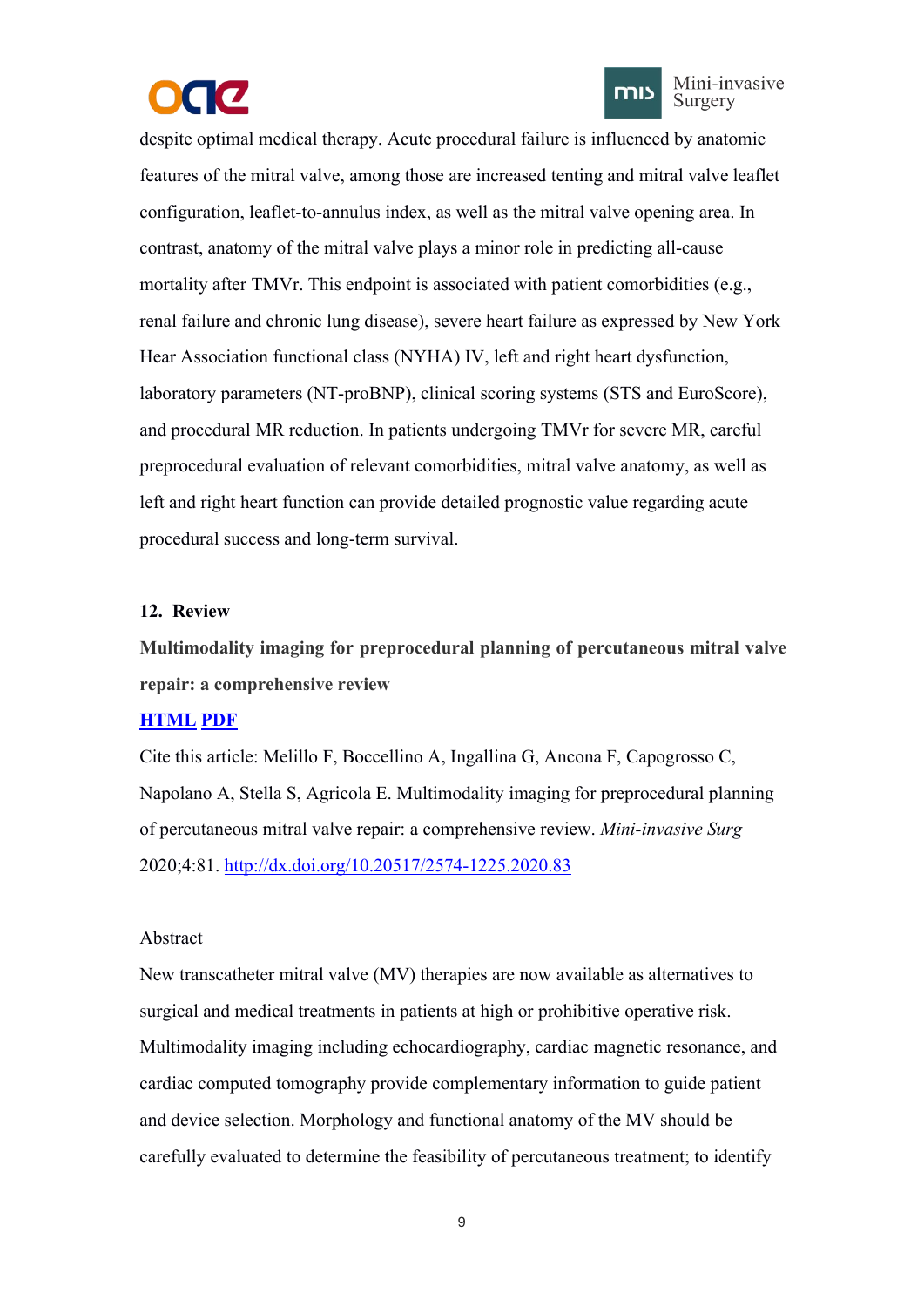



<span id="page-12-1"></span><span id="page-12-0"></span>the best therapeutic approach, either leaflet or annulus orcombined; and to predict the probability of procedural success that is crucial for subsequent outcome and should be integrated by comprehensive preprocedural assessment of chamber size, biventricular systolic and diastolic function, valvopathy hemodynamic impact and aortic or peripheral vascular disease. The spectrum of transcatheter options is now wide and encompasses leaflet repair, direct or indirect annuloplasty, and cordal implantation. The aim of this review is to provide an overview on the role of multimodality imaging in the patient selection and preprocedural planning of percutaneous mitral valve repair.

## **13. Review**

## **Percutaneous mitral balloon valvuloplasty - state of the art**

# **[HTML](https://misjournal.net/article/view/3725) [PDF](https://oaepublishstorage.blob.core.windows.net/94c14bcf-9b84-45c5-bb15-5d09a56c9b75/3725.pdf)**

Cite this article: Palacios IF. Percutaneous mitral balloon valvuloplasty - state of the art. *Mini-invasive Surg* 2020;4:73. <http://dx.doi.org/10.20517/2574-1225.2020.72>

## Abstract

Since its introduction in 1982, percutaneous mitral balloon valvuloplasty (PMV) has been used successfully as an alternative to open or closed surgical mitral commissurotomy in the treatment of patients with symptomatic rheumatic mitral stenosis. PMV is safe and effective and provides sustained clinical and hemodynamic improvement in patients with mitral stenosis. The immediate and long-term results appear to be similar to those of surgical mitral commissurotomy. Proper patient selection is an essential step for being able to predict the immediate results of PMV. Candidates for PMV require precise assessment of the mitral valve morphology. The Wilkin's echocardiographic score (Echo-Sc) is currently the most widely used method for predicting PMV outcome. Leaflet mobility, leaflet thickening, valvular calcification, and sub valvular disease are each scored from 1 to 4. An inverse relationship exists between the Echo-Sc and PMV success. Both immediate and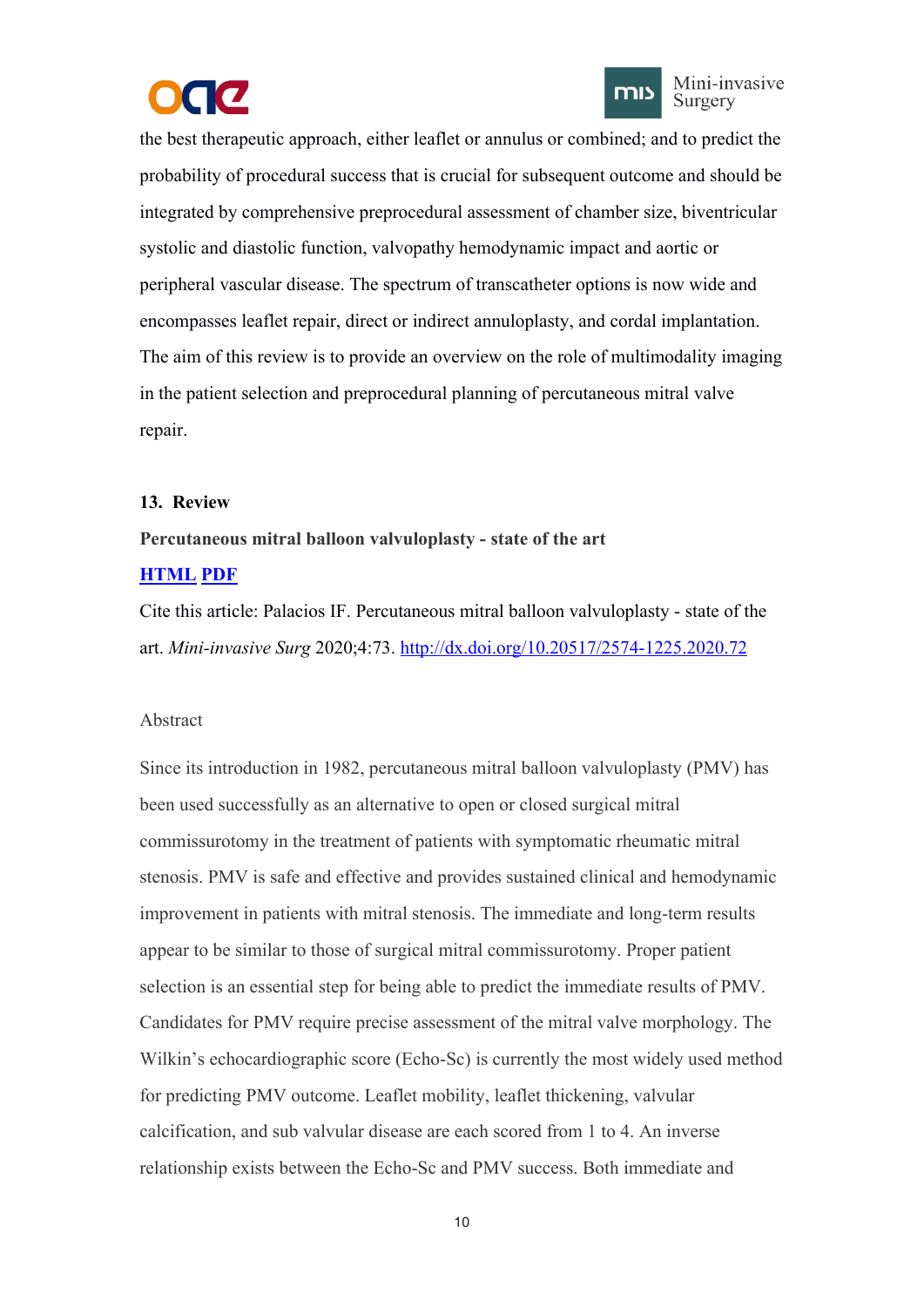



intermediate follow-up studies have shown that patients with  $Echo-Sc \leq 8$  have superior results, significantly greater survival, and event free survival compared to patients with Echo-Sc > 8. We identified other clinical and morphologic predictors of PMV success that include age, pre-PMV mitral valve area, history of previous surgical commissurotomy, and mitral regurgitation (MR), and post-PMV variables (e.g., post-PMV MR  $> 3 +$  and pulmonary artery pressure), that may be used in conjunction with the Echo-Sc to optimally identify candidates for PMV. This concept demonstrates a multifactorial nature of the prediction of immediate and long-term results. Other echocardiographic scores have been developed for the screening of potential candidates for PMV. They include a unique score that take into account the length of the chordae. A novel quantitative score that included the ratio of the commissural areas over the maximal excursion of the leaflets from the annulus in diastole. The components of this score include mitral valve area  $\leq 1$  cm2, maximum leaflet displacement  $\leq 12$  mm, commissural area ratio  $\geq 1.25$ , and sub valvular involvement. Finally, a score that is able to identify patients who are more likely to develop significant mitral regurgitation post-PMV. This score takes into account the distribution (even or uneven) of leaflet thickening and calcification, the degree and symmetry of commissural disease, and the severity of subvalvular disease. The transvenous transseptal approach is the most widely used PMV technique. The two major techniques ofPMV are the double-balloon technique and the Inoue technique which are equally effective techniques of PMV. Encouraging results of PMV have been reported in special mitral stenosis population cohorts including pregnant women, patients with previous surgical commissurotomy, patients with atrial fibrillation, patients with pulmonary hypertension, elderly patients, patients with calcific mitral stenosis, and patients with associated aortic regurgitation. To summarize, PMV is the preferred form of therapy for relief of mitral stenosis for a selected group of patients with symptomatic mitral stenosis and suitable valve anatomy for valvuloplasty. Patients with Echo-Sc  $\leq$  8 have the best results, particularly if they are young, are in normal sinus rhythm, have no pulmonary hypertension, and have no evidence of

11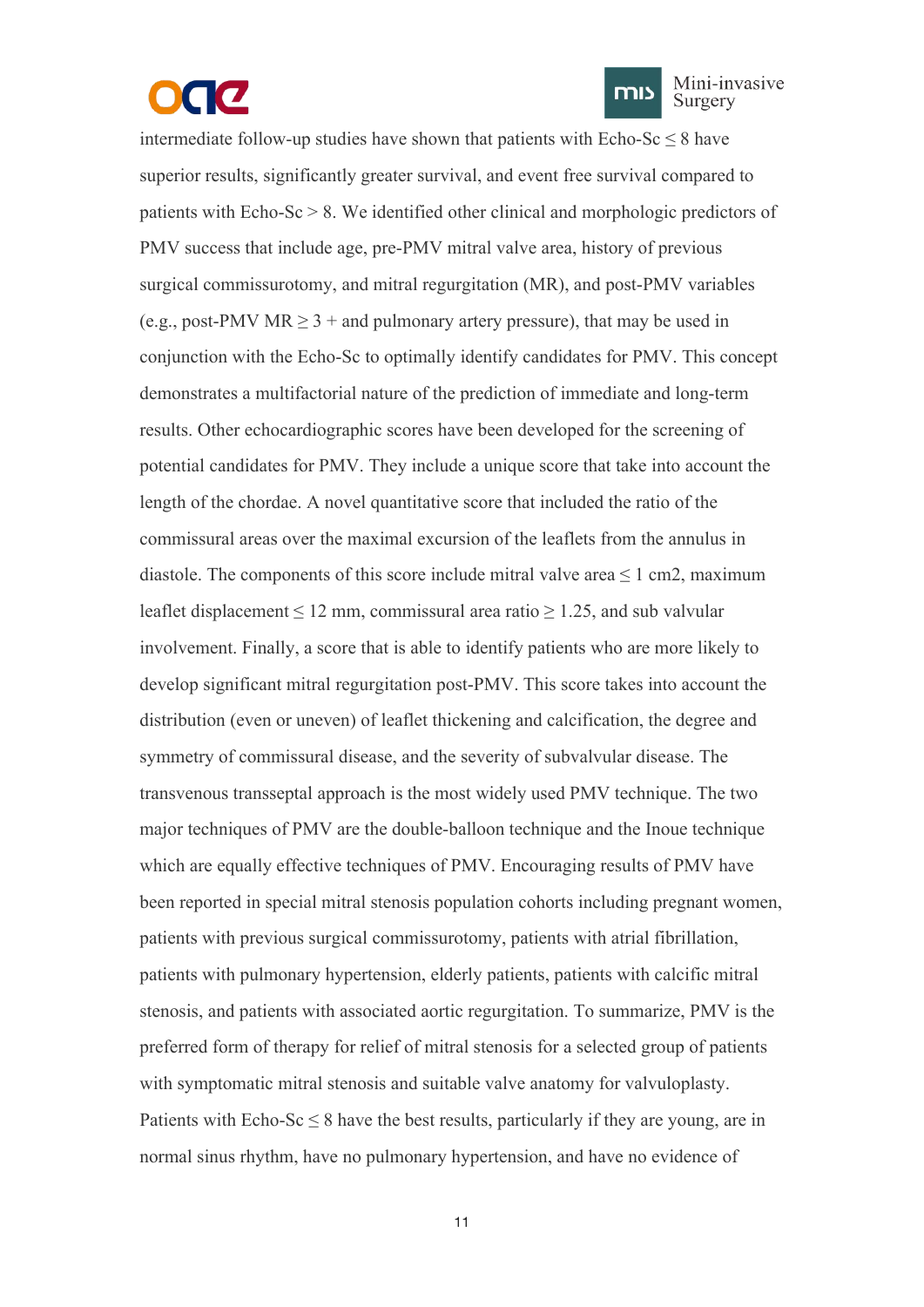



<span id="page-14-1"></span><span id="page-14-0"></span>calcification of the mitral valve under fluoroscopy. The immediate and long-term results of PMV in this group of patients are similar to those reported after surgical mitral commissurotomy. Patients with  $Echo-Sc > 8$  have only a 50% chance to obtain a successful hemodynamic result with PMV, and the long-term follow-up results are worse than those from patients with Echo-Sc  $\leq$  8. In patients with Echo-Sc  $\geq$  12, it is unlikely that PMV could produce good immediate or long-term results and they preferably should undergo mitral valve replacement. However, PMV could be considered in these patients if they are high-risk or unqualified surgical candidates.

## **14. Review**

**Percutaneous "edge-to-edge" leaflet repair in patient with primary mitral valve regurgitation**

## **[HTML](https://misjournal.net/article/view/3709) [PDF](https://oaepublishstorage.blob.core.windows.net/8864340c-49e2-43e4-96d1-1d801e053e73/3709.pdf)**

Cite this article: Rodinò G, Masiero G, Tarantini G. Percutaneous "edge-to-edge" leaflet repair in patient with primary mitral valve regurgitation. *Mini-invasive Surg* 2020;4:70. <http://dx.doi.org/10.20517/2574-1225.2020.55>

# Abstract

Mitral regurgitation (MR) is the most common left-sided heart valve disease in developed countries with a constantly rising number of patients requiring hospitalization or intervention. Organic MR is defined as a primary structural abnormality of the mitral valve (MV) apparatus which may be caused by a broad set of pathological processes, among which myxomatous degeneration of the leaflets causing MV prolapse is the most common. If left untreated, chronic severe MR leads to serious adverse outcomes, from heart failure to death, but medical therapy is unable to change the natural history of the disease. Surgical correction, by means of valve repair or replacement, is the gold standard for the treatment of symptomatic patients with severe primary MR. However, surgery is not feasible for a large percentage of patients because of old age, reduced left ventricular ejection fraction and the presence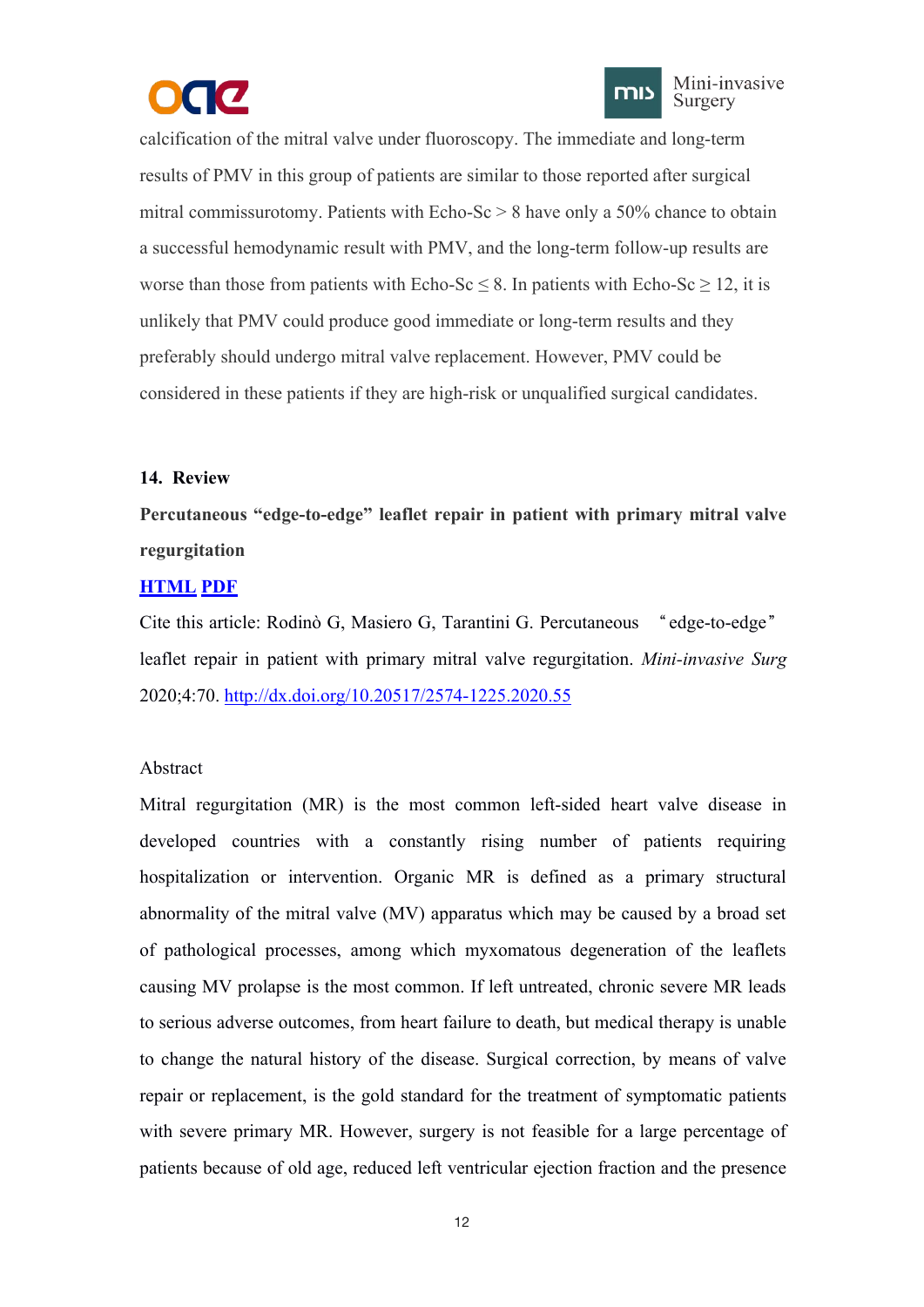



<span id="page-15-1"></span><span id="page-15-0"></span>of severe comorbidities. Therefore, in recent years, several percutaneous therapeutic alternatives suitable for high or prohibitive surgical risk patients were developed. In this review we discuss the transcatheter treatment of primary MR, from available evidence to technical practice, with a focus on the percutaneous "edge-to-edge" leaflet repair performed with the MitraClip System and the PASCAL Repair System.

## **15. Review**

**Percutaneous** "edge-to-edge" leaflet repair in patients with secondary mitral **valve regurgitation**

# **[HTML](https://misjournal.net/article/view/3710) [PDF](https://oaepublishstorage.blob.core.windows.net/3239b125-6833-406c-95c1-8bbc2e110e0a/3710.pdf)**

Cite this article: Masiero G, Rodinò G, Tarantini G. Percutaneous "edge-to-edge" leaflet repair in patients with secondary mitral valve regurgitation. *Mini-invasive Surg* 2020;4:71. <http://dx.doi.org/10.20517/2574-1225.2020.56>

## Abstract

Functional or secondary mitral regurgitation (MR) is a heterogeneous entity afflicting patients with heart failure both with reduced or preserved left ventricular ejection fraction. It results from an imbalance between closing forces and tethering or pushing strengths acting on the valve in the absence of structural alterations of mitral valve (MV) apparatus. According to previous studies, more than 20% of patients with heart failure and reduced left ventricular ejection fraction have severe MR, even though the definition of the severity of the MV disease inthis setting remains a debated issue due to the poor reproducibility of quantitative measurements and its dynamic nature, highly dependent on left ventricular loading conditions and performance in relation to optimization of medical treatment. Furthermore, it is still unclear whether MR is a direct contributor to a worse prognosis or merely a marker of severity of the disease affecting the left ventricle. Isolated MV surgery in these patients is burdened by significant operative mortality, high rates of recurrent MR and absence of proven survival benefit. In recent years, percutaneous treatment of functional MR arose as a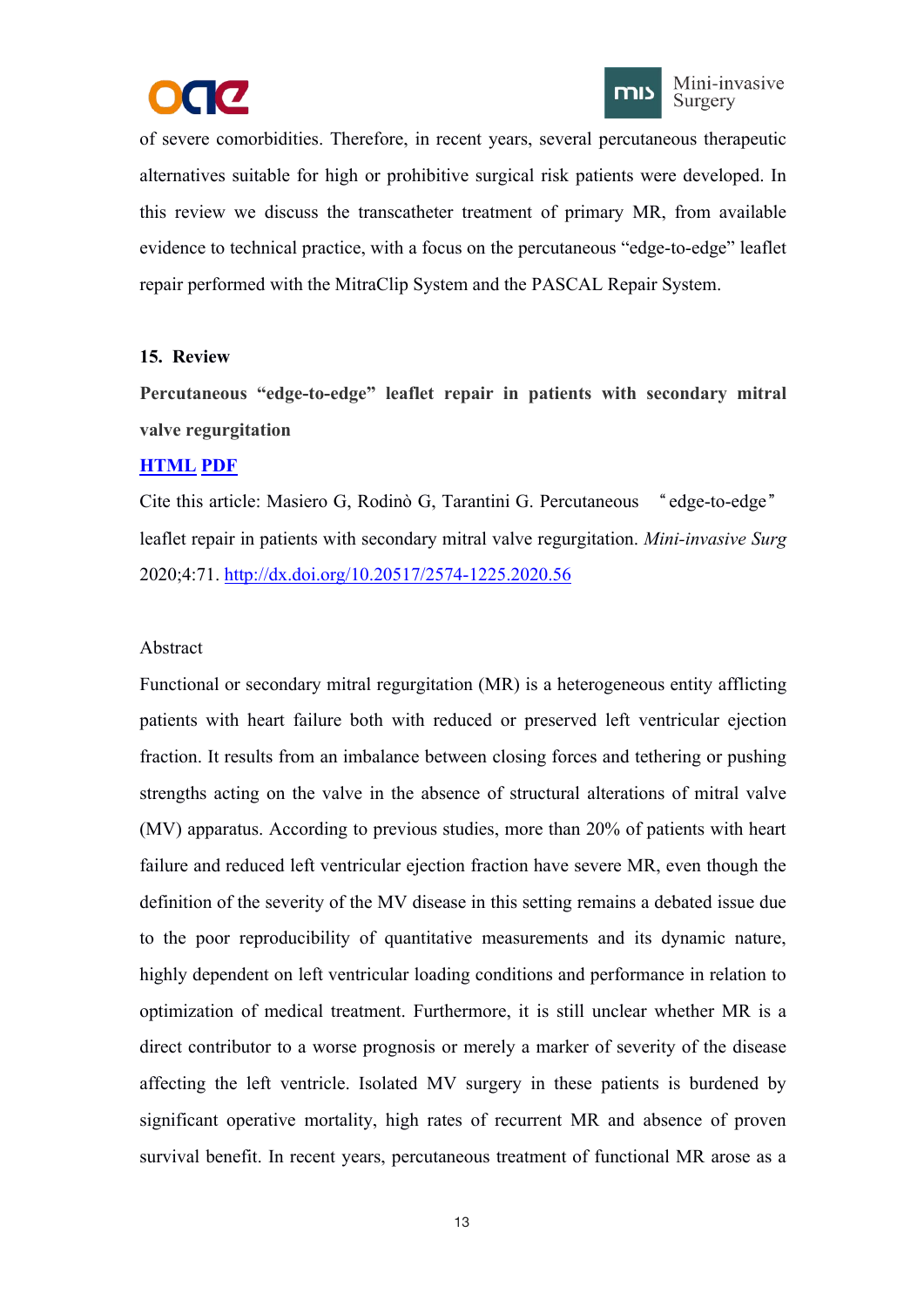



<span id="page-16-1"></span><span id="page-16-0"></span>viable and safe alternative to conventional surgery, proving capable of reducing symptoms and recurrent hospitalization rates for heart failure, and even improving prognosis in selected patients. In this review we will discuss the percutaneous treatment of functional MR through transcatheter "edge-to-edge" leaflet repair performed with the two systems currently available: the MitraClip System and the PASCAL Repair System, from available evidence to technical practice.

## **16. Original Article**

**The prognostic impact of frailty in patients undergoing percutaneous mitral valve repair**

## **[HTML](https://misjournal.net/article/view/3703) [PDF](https://oaepublishstorage.blob.core.windows.net/c41231de-c46a-4bec-bbe3-27acb33b6e44/3703.pdf)**

Cite this article: Benito-González T, Estévez-Loureiro R, del Castillo S, Minguito-Carazo C, Echarte-Morales J, Garrote-Coloma C, Fernández-Vázquez F. The prognostic impact of frailty in patients undergoing percutaneous mitral valve repair. *Mini-invasive Surg* 2020;4:67. <http://dx.doi.org/10.20517/2574-1225.2020.54>

## Abstract

Aim: Percutaneous mitral valve repair (PMVR) with MitraClip® has proven to be an effective therapy to reduce mitral regurgitation in patients at high risk for conventional surgery. This population is currently characterized by advance age and high prevalence of comorbidities. Our aim was to evaluate the prevalence of frailty in a cohort of patients undergoing PMVR and its impact on clinical outcomes during follow-up.

Methods: A prospective registry was performed including all consecutive patients who underwent elective PMVR between June 2014 and March 2018 in our institution. Frailty was evaluated at admission with the functional FRAIL scale. In-hospital and 30-day procedural outcomes were collected. Clinical follow up wascarried out including New York Heart Association (NYHA) functional class, heart failure hospitalization and death.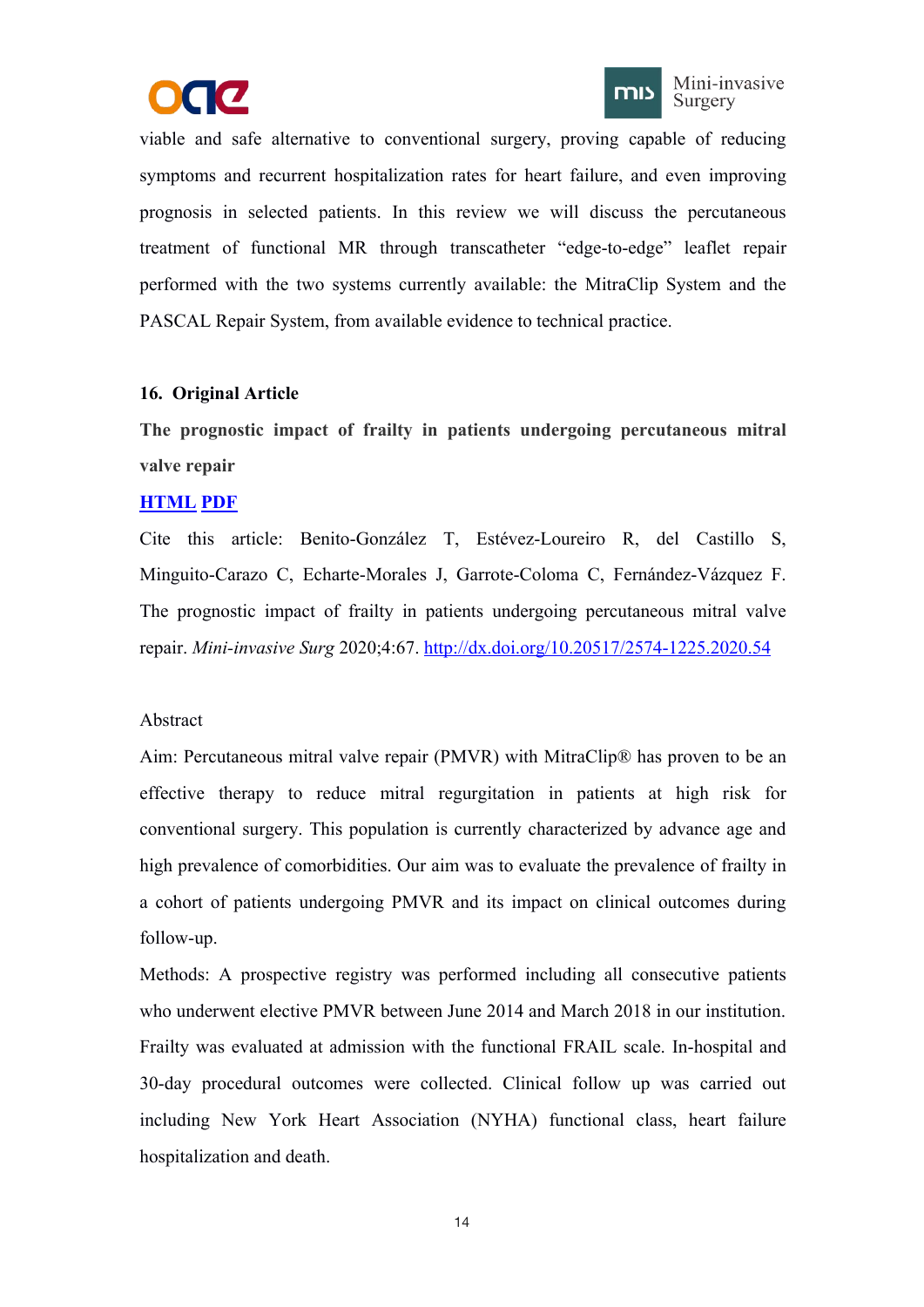



<span id="page-17-1"></span><span id="page-17-0"></span>Results: Overall, 70 patients were included (mean age  $75.3 \pm 9.9$  years, 65.7% male). Among them, 27 patients (38.6%) had a pre-procedural FRAIL score greater than 2, meeting frailty criteria. No differences between frail and non-frail patients were found in technical success ( $P = 1.0$ ) or 30-day device success ( $P = 0.739$ ). At six months follow up, both groups showed a significant improvement in NYHA functional class compared to baseline (frail:  $P = 0.002$ ; non-frail:  $P \le 0.001$ ). During a median follow up of 675 (range 416-976) days, frailty patients had a higher incidence of HF admission and all-cause mortality ( $P = 0.013$ ). In multivariate COX regression analysis, FRAIL score greater than 2 was significantly related to the primary composite endpoint (HR = 2.45; 95%CI: 1.02-5.88; P = 0.044).

Conclusion: Frailty was common in patients undergoing PMVR in our institution. Despite post-procedural clinical improvement, frailty was related to adverse outcomes in our series.

#### **17. Review**

**Nanomaterial-based hydrogels for coronary interventions: a mini review**

#### **[HTML](https://misjournal.net/article/view/3703) [PDF](https://oaepublishstorage.blob.core.windows.net/c41231de-c46a-4bec-bbe3-27acb33b6e44/3703.pdf)**

Cite this article: Saxena V, Pandey LM. Nanomaterial-based hydrogels for coronary interventions: a mini review. *Mini-invasive Surg* 2020;4:62.

<http://dx.doi.org/10.20517/2574-1225.2020.68>

#### Abstract

Myocardial infarction (MI) has become a major health concern these days. Elevated levels of cholesterol due to improper diet cause severe damage to human health, resulting in the narrowing of blood vessels leading to MI. Different approaches have been used based on surgical and non-surgical treatments for these blockages to cure MI. In this regard, injectable and non-injectable hydrogel-based percutaneous coronary intervention has shown promising applicability for the treatment of cardiac damage and its repair. In this report, we summarize a few hydrogels based on natural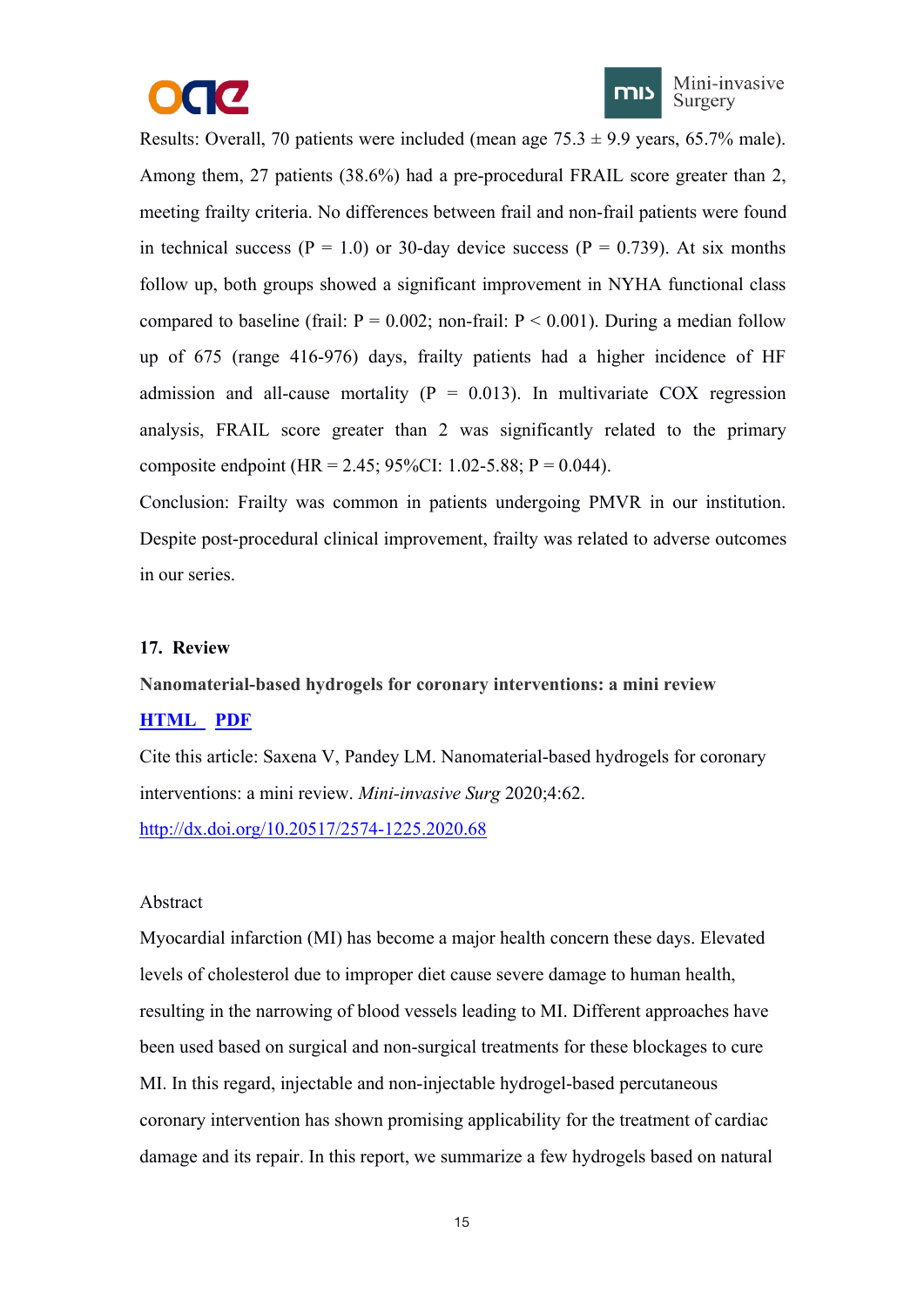



<span id="page-18-1"></span><span id="page-18-0"></span>polymers such as chitosan, alginate, polyethylene glycol and extracellular matrices to be used for percutaneous coronary intervention in the treatment of MI. Their structure, biological properties and biocompatibilities are discussed, and their existing challenges are also detailed. In addition, the probable solutions to overcome certain set backs are also highlighted.

## **18. Review**

**The Alfieri's edge-to-edge technique for mitralvalve repair: from a historical milestone of cardiac surgery to the origin of the transcatheter era**

# **[HTML](https://misjournal.net/article/view/3637) [PDF](https://oaepublishstorage.blob.core.windows.net/7df0628b-dc91-48cd-8e3e-27b40ee31a8c/3637.pdf)**

Cite this article: Belluschi I, Buzzatti N, Castiglioni A, Alfieri O, De Bonis M. The Alfieri's edge-to-edge technique for mitral valve repair: from a historical milestone of cardiac surgery to the origin of the transcatheter era. *Mini-invasive Surg* 2020;4:58. <http://dx.doi.org/10.20517/2574-1225.2020.48>

# Abstract

After 30 years since its introduction, the edge-to-edge technique has become one of the most popular and adopted worldwide for surgical repair of mitral regurgitation. The success of this procedure could possibly be explained by its unique simplicity and high level of reproducibility. Indeed, it possesses the ability of being very versatile and it has been used in a wide spectrum of mitral valve pathologies and lesions: from degenerative to functional disease, from posterior to anterior leaflet lesions, including commissural defects. The rapidity of this easy surgical gesture has also enhanced its application in minimally invasive approaches. Finally, it has become a true milestone for the era of transcatheter correction of mitral regurgitation. Here, we describe the history and evolution of this breakthrough in the world of cardiac surgery.

# **19. Review**

**Echocardiographic evaluation of mitral valve regurgitation**

16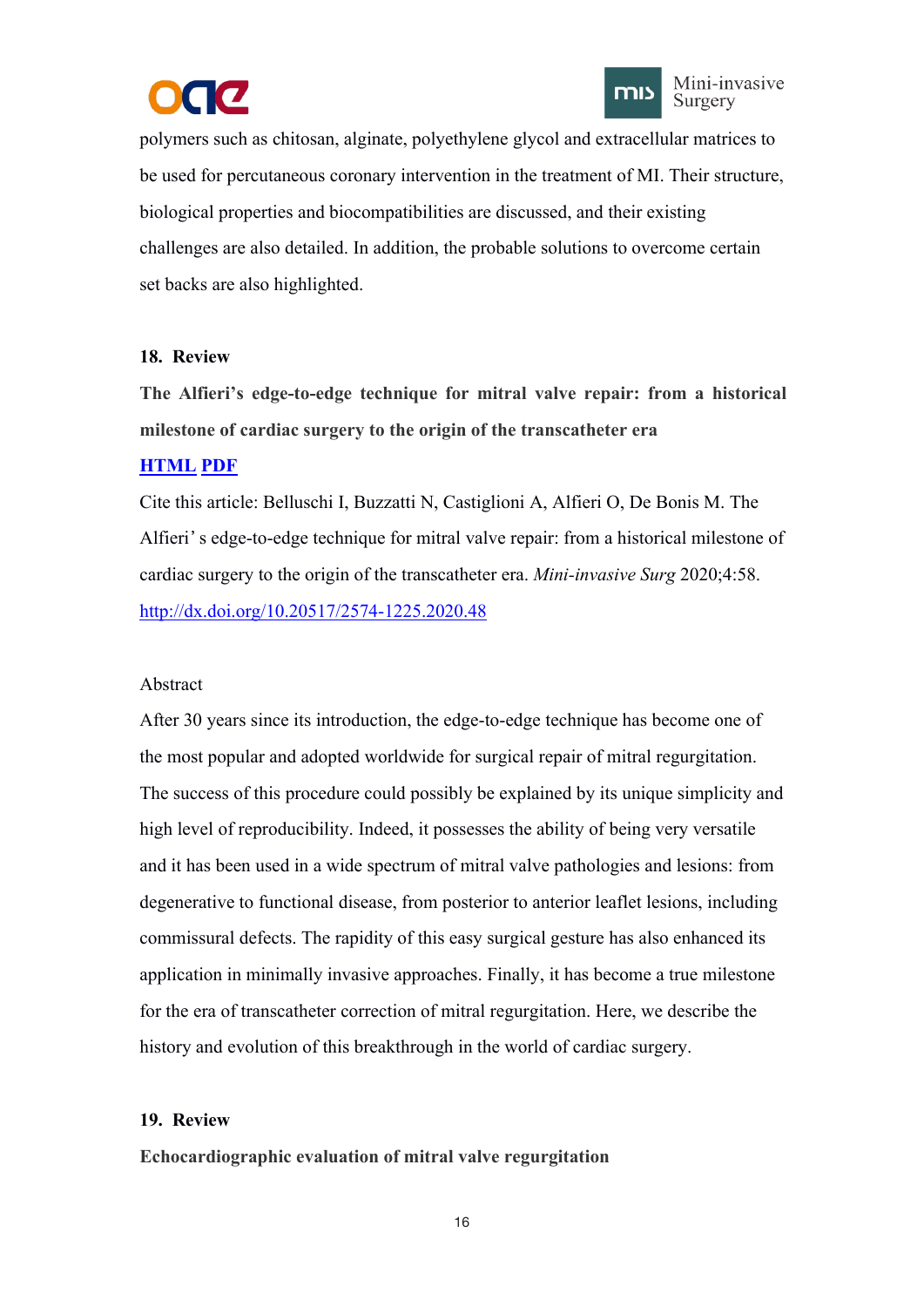



<span id="page-19-1"></span><span id="page-19-0"></span>Cite this article: Smer A, Nanda NC, Akdogan RE, Elmarzouky ZM, Dulal S. Echocardiographic evaluation of mitral valve regurgitation. *Mini-invasive Surg* 2020;4:52. <http://dx.doi.org/10.20517/2574-1225.2020.36>

## Abstract

Echocardiography is the primary imaging modality for the evaluation of mitral valve regurgitation. A comprehensive assessment of mitral regurgitation using different echocardiographic techniques provides important information regarding the etiology and severity of mitral regurgitation and its consequences on cardiac function. In addition, echocardiography plays an important role in the management of patients with mitral regurgitation.

## **20. Review**

**Percutaneous mitral valve repair in acute mitral regurgitation: case report and review of the literature**

# **[HTML](https://misjournal.net/article/view/3596) [PDF](https://oaepublishstorage.blob.core.windows.net/944ec64f-3b87-4506-af81-7fd75ba06ffe/3596.pdf)**

Cite this article: Cannata F, Sanz-Sánchez J, Chiarito M, Briani M, Fazzari F, Bertoldi LF, Ferrante G, Corrada E, Bragato RM, Stefanini GG, Pagnotta PA, Reimers B, Regazzoli D. Percutaneous mitral valve repair in acute mitral regurgitation: case report and review of the literature. *Mini-invasive Surg* 2020;4:53. <http://dx.doi.org/10.20517/2574-1225.2020.41>

# Abstract

Acute mitral regurgitation is a heterogeneous and life-threatening pathology, with severe hemodynamic consequences and extremely adverse outcomes. Traditionally, the definitive treatment is prompt surgical intervention after hemodynamic stabilization. Nowadays, however, percutaneous repair of mitral valve with MitraClip device has emerged as a safe and effective therapeutic option. Evidences in this field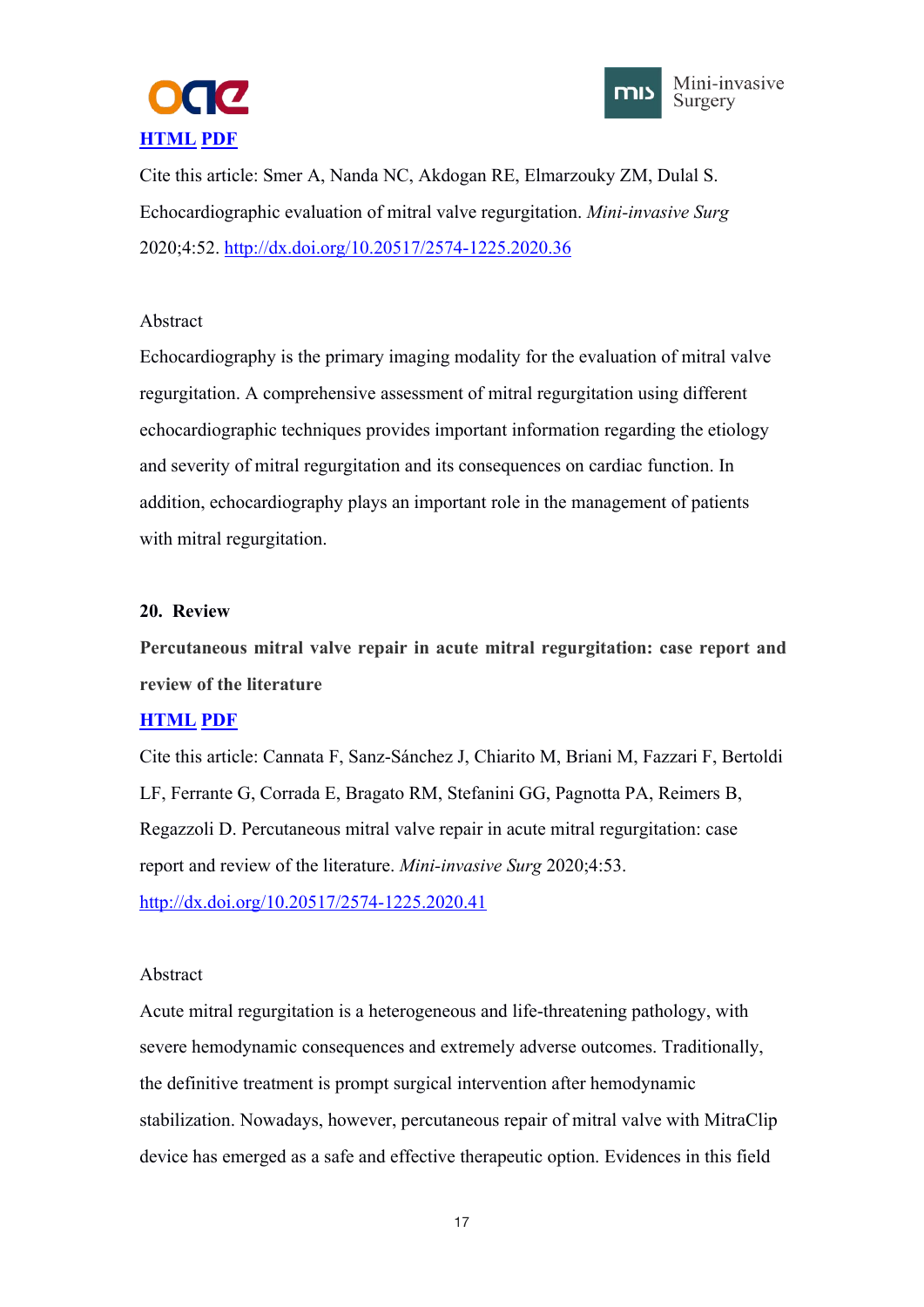



<span id="page-20-1"></span><span id="page-20-0"></span>are still scarce. Hereby, we report the case of an 82-year-old woman with lateral ST-elevation myocardial infarction determining severe acute mitral regurgitation (MR) with an asymmetric leaflet tethering mechanism. Due to prohibitive operative risk and unstable hemodynamic status, the patient underwent a successful urgent MitraClip procedure with optimal reduction of MR and immediate hemodynamic improvement. Moreover, we provide a review of the available literature regarding the echocardiographic assessment of acute MR, results of published cases and possible management of this complex pathology.

## **21. Review**

**Percutaneous mitral valve repair in patients with secondary mitral regurgitation and advanced heart failure**

## **[HTML](https://misjournal.net/article/view/3588) [PDF](https://oaepublishstorage.blob.core.windows.net/fbe8276e-bfd3-45c5-9533-4007471635ec/3588.pdf)**

Cite this article: Scotti A, Margonato A, Godino C. Percutaneous mitral valve repair in patients with secondary mitral regurgitation and advanced heart failure. *Mini-invasive Surg* 2020;4:49. <http://dx.doi.org/10.20517/2574-1225.2020.38>

## Abstract

Advanced heart failure (HF) prevalence is increasing and ranges between 1% and 10% of the overall HF population, due to the growing number of patients with HF and their better treatment and survival in the last 20 years. The best treatment for these patients is represented by heart transplantation, which, unfortunately, is only available for a minority of them. A significant portion of patients with advanced HF has concomitant severe mitral regurgitation, which acts as a driving force in inducing and maintaining this end-stage condition in a vicious cycle. Percutaneous mitral valve repair with MitraClip is a treatment option to stop this vicious cycle, providing safer outcomes and clinical benefits in some of these patients. Preliminary clinical observations show a possible selective role for percutaneous mitral valve treatment